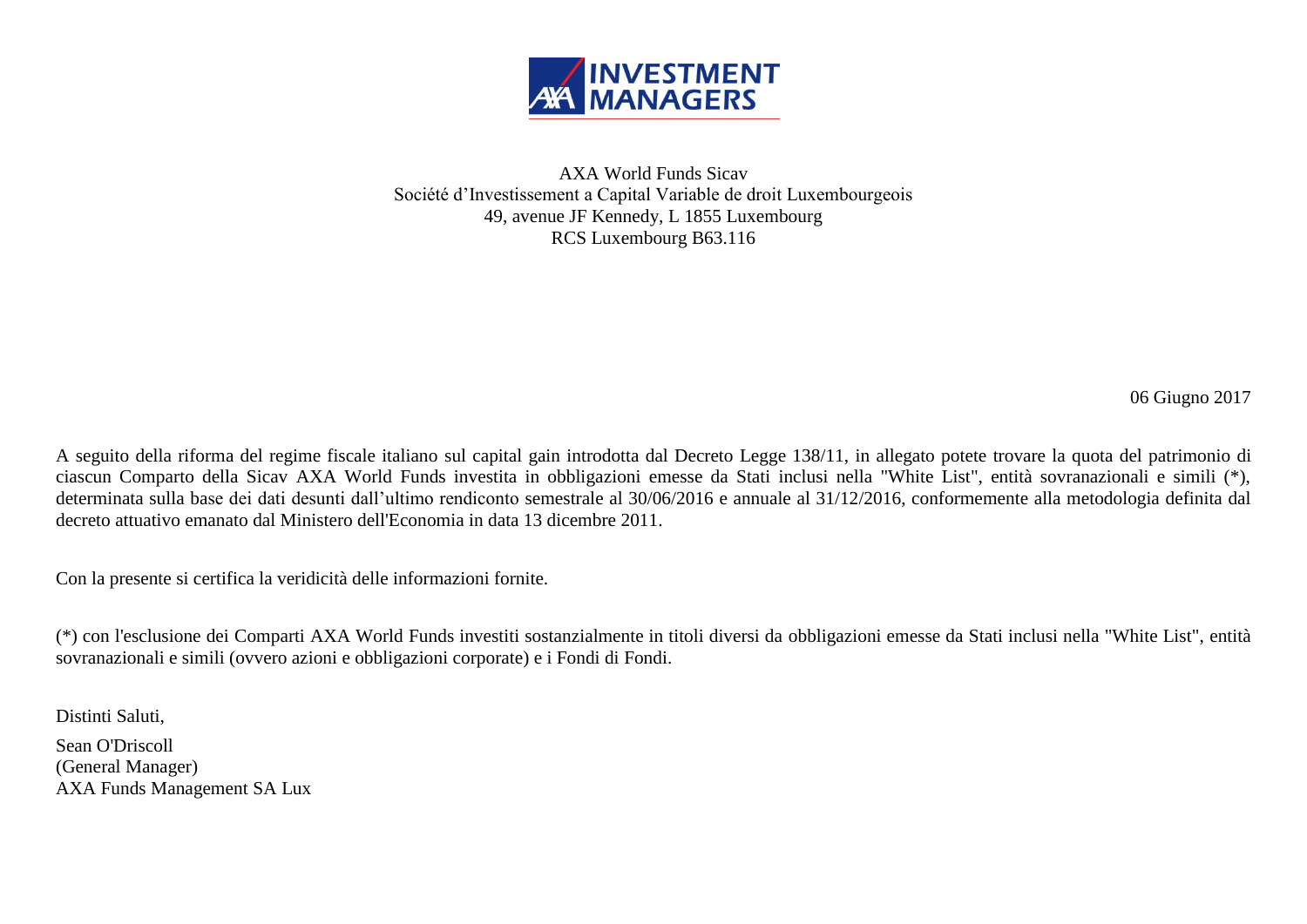|              |            |                    |                         | <b>PERCENTAGE</b>  |                    |               |                              |                                                  |
|--------------|------------|--------------------|-------------------------|--------------------|--------------------|---------------|------------------------------|--------------------------------------------------|
|              |            | % WHITE LIST AND   | <b>PERCENTAGE</b>       | <b>APPLICATION</b> | <b>PERCENTAGE</b>  |               |                              |                                                  |
| <b>ISIN</b>  | <b>CCY</b> | <b>ASSIMILATED</b> | <b>CALCULATION DATE</b> | <b>STARTING</b>    | <b>APPLICATION</b> | <b>MARKET</b> | <b>FUND HOUSE/UCITS NAME</b> | <b>ISIN DESCRIPTION</b>                          |
|              |            |                    |                         | <b>DATE</b>        | <b>END DATE</b>    |               |                              |                                                  |
| LU1321382902 | <b>USD</b> | 2,55               | 31/12/2016              | 01/07/2017         | 31/12/2017         | Luxembourg    | AXA World Funds              | AXA WF Framlington Global Convertibles I CAP USD |
| LU1257004546 | <b>EUR</b> | 2,55               | 31/12/2016              | 01/07/2017         | 31/12/2017         | Luxembourg    | AXA World Funds              | AXA WF Framlington Global Convertibles I DIS EUR |
| LU1257004892 | <b>CHF</b> | 2,55               | 31/12/2016              | 01/07/2017         | 31/12/2017         | Luxembourg    | AXA World Funds              | AXA WF Framlington Global Convertibles I CAP CHF |
| LU1105449521 | <b>EUR</b> | 2,55               | 31/12/2016              | 01/07/2017         | 31/12/2017         | Luxembourg    | AXA World Funds              | AXA WF Framlington Global Convertibles I CAP EUR |
| LU0964944671 | CHF        | 2,55               | 31/12/2016              | 01/07/2017         | 31/12/2017         | Luxembourg    | AXA World Funds              | AXA WF Framlington Global Convertibles F CAP CHF |
| LU0545090903 | <b>EUR</b> | 2,55               | 31/12/2016              | 01/07/2017         | 31/12/2017         | Luxembourg    | <b>AXA World Funds</b>       | AXA WF Framlington Global Convertibles F CAP EUR |
| LU0545090812 | <b>USD</b> | 2,55               | 31/12/2016              | 01/07/2017         | 31/12/2017         | Luxembourg    | AXA World Funds              | AXA WF Framlington Global Convertibles F CAP USD |
| LU0545090739 | <b>EUR</b> | 2,55               | 31/12/2016              | 01/07/2017         | 31/12/2017         | Luxembourg    | AXA World Funds              | AXA WF Framlington Global Convertibles E CAP EUR |
| LU0545110271 | <b>EUR</b> | 2,55               | 31/12/2016              | 01/07/2017         | 31/12/2017         | Luxembourg    | AXA World Funds              | AXA WF Framlington Global Convertibles A CAP EUR |
| LU0545090499 | <b>USD</b> | 2,55               | 31/12/2016              | 01/07/2017         | 31/12/2017         | Luxembourg    | AXA World Funds              | AXA WF Framlington Global Convertibles A CAP USD |
| LU1196536491 | <b>USD</b> | 1,67               | 31/12/2016              | 01/07/2017         | 31/12/2017         | Luxembourg    | AXA World Funds              | AXA WF Asian Short Duration Bonds M CAP USD      |
| LU1196532664 | <b>HKD</b> | 1,67               | 31/12/2016              | 01/07/2017         | 31/12/2017         | Luxembourg    | AXA World Funds              | AXA WF Asian Short Duration Bonds I CAP HKD      |
| LU1196532409 | SGD        | 1,67               | 31/12/2016              | 01/07/2017         | 31/12/2017         | Luxembourg    | AXA World Funds              | AXA WF Asian Short Duration Bonds I CAP SGD      |
| LU1196532151 | GBP        | 1,67               | 31/12/2016              | 01/07/2017         | 31/12/2017         | Luxembourg    | AXA World Funds              | AXA WF Asian Short Duration Bonds I CAP GBP      |
| LU1196531930 | <b>EUR</b> | 1,67               | 31/12/2016              | 01/07/2017         | 31/12/2017         | Luxembourg    | AXA World Funds              | AXA WF Asian Short Duration Bonds I CAP EUR      |
| LU1196531773 | <b>USD</b> | 1,67               | 31/12/2016              | 01/07/2017         | 31/12/2017         | Luxembourg    | AXA World Funds              | AXA WF Asian Short Duration Bonds I CAP USD      |
| LU1196531187 | <b>EUR</b> | 1,67               | 31/12/2016              | 01/07/2017         | 31/12/2017         | Luxembourg    | AXA World Funds              | AXA WF Asian Short Duration Bonds F CAP EUR      |
| LU1196530965 | <b>USD</b> | 1,67               | 31/12/2016              | 01/07/2017         | 31/12/2017         | Luxembourg    | AXA World Funds              | AXA WF Asian Short Duration Bonds F CAP USD      |
| LU1196530882 | <b>EUR</b> | 1,67               | 31/12/2016              | 01/07/2017         | 31/12/2017         | Luxembourg    | AXA World Funds              | AXA WF Asian Short Duration Bonds E DIS EUR      |
| LU1196530700 | <b>EUR</b> | 1,67               | 31/12/2016              | 01/07/2017         | 31/12/2017         | Luxembourg    | AXA World Funds              | AXA WF Asian Short Duration Bonds E CAP EUR      |
| LU1196530296 | <b>EUR</b> | 1,67               | 31/12/2016              | 01/07/2017         | 31/12/2017         | Luxembourg    | AXA World Funds              | AXA WF Asian Short Duration Bonds A CAP EUR      |
| LU1196529876 | <b>USD</b> | 1,67               | 31/12/2016              | 01/07/2017         | 31/12/2017         | Luxembourg    | AXA World Funds              | AXA WF Asian Short Duration Bonds A CAP USD      |
| LU0964939911 | <b>USD</b> | 1,21               | 31/12/2016              | 01/07/2017         | 31/12/2017         | Luxembourg    | AXA World Funds              | AXA WF Euro Credit Short Duration I CAP USD      |
| LU0227127726 | <b>EUR</b> | 1,21               | 31/12/2016              | 01/07/2017         | 31/12/2017         | Luxembourg    | AXA World Funds              | AXA WF Euro Credit Short Duration I DIST EUR     |
| LU0251661913 | <b>EUR</b> | 1,21               | 31/12/2016              | 01/07/2017         | 31/12/2017         | Luxembourg    | AXA World Funds              | AXA WF Euro Credit Short Duration A DIST EUR     |
| LU0227146940 | <b>EUR</b> | 1,21               | 31/12/2016              | 01/07/2017         | 31/12/2017         | Luxembourg    | AXA World Funds              | AXA WF Euro Credit Short Duration M CAP EUR      |
| LU0227127643 | <b>EUR</b> | 1,21               | 31/12/2016              | 01/07/2017         | 31/12/2017         | Luxembourg    | AXA World Funds              | AXA WF Euro Credit Short Duration I CAP EUR      |
| LU0451400914 | <b>EUR</b> | 1,21               | 31/12/2016              | 01/07/2017         | 31/12/2017         | Luxembourg    | AXA World Funds              | AXA WF Euro Credit Short Duration F CAP EUR      |
| LU0251662135 | <b>EUR</b> | 1,21               | 31/12/2016              | 01/07/2017         | 31/12/2017         | Luxembourg    | AXA World Funds              | AXA WF Euro Credit Short Duration E CAP EUR      |
| LU0251661756 | <b>EUR</b> | 1,21               | 31/12/2016              | 01/07/2017         | 31/12/2017         | Luxembourg    | AXA World Funds              | AXA WF Euro Credit Short Duration A CAP EUR      |
| LU0753923977 | CHF        | 1,21               | 31/12/2016              | 01/07/2017         | 31/12/2017         | Luxembourg    | AXA World Funds              | AXA WF Euro Credit Short Duration A CAP CHF      |
| LU0503838731 | <b>EUR</b> | 0,63               | 31/12/2016              | 01/07/2017         | 31/12/2017         | Luxembourg    | AXA World Funds              | AXA WF Euro Credit Plus I CAP EUR                |
| LU0266008126 | JPY        | 0,63               | 31/12/2016              | 01/07/2017         | 31/12/2017         | Luxembourg    | AXA World Funds              | AXA WF Euro Credit Plus J JPY                    |
| LU0266007318 | <b>EUR</b> | 0,63               | 31/12/2016              | 01/07/2017         | 31/12/2017         | Luxembourg    | AXA World Funds              | AXA WF Euro Credit Plus J EUR                    |
| LU1220060260 | <b>EUR</b> | 0,63               | 31/12/2016              | 01/07/2017         | 31/12/2017         | Luxembourg    | AXA World Funds              | AXA WF Euro Credit Plus I DIS EUR                |
| LU1015154435 | JPY        | 0,63               | 31/12/2016              | 01/07/2017         | 31/12/2017         | Luxembourg    | AXA World Funds              | AXA WF Euro Credit Plus I DIS JPY                |
| LU0164101015 | <b>EUR</b> | 0,63               | 31/12/2016              | 01/07/2017         | 31/12/2017         | Luxembourg    | AXA World Funds              | AXA WF Euro Credit Plus F DIST                   |
| LU0164100801 | <b>EUR</b> | 0,63               | 31/12/2016              | 01/07/2017         | 31/12/2017         | Luxembourg    | AXA World Funds              | AXA WF Euro Credit Plus A DIST                   |
| LU0184637097 | <b>EUR</b> | 0,63               | 31/12/2016              | 01/07/2017         | 31/12/2017         | Luxembourg    | AXA World Funds              | AXA WF Euro Credit Plus M CAP EUR                |
| LU0964942543 | <b>EUR</b> | 0,63               | 31/12/2016              | 01/07/2017         | 31/12/2017         | Luxembourg    | AXA World Funds              | AXA WF Euro Credit Plus E DIS EUR                |
| LU0184637923 | <b>EUR</b> | 0,63               | 31/12/2016              | 01/07/2017         | 31/12/2017         | Luxembourg    | AXA World Funds              | AXA WF Euro Credit Plus I CAP                    |
| LU0164100983 | <b>EUR</b> | 0,63               | 31/12/2016              | 01/07/2017         | 31/12/2017         | Luxembourg    | AXA World Funds              | AXA WF Euro Credit Plus F CAP                    |
| LU0189846529 | <b>EUR</b> | 0,63               | 31/12/2016              | 01/07/2017         | 31/12/2017         | Luxembourg    | AXA World Funds              | AXA WF Euro Credit Plus E CAP                    |
| LU0164100710 | <b>EUR</b> | 0,63               | 31/12/2016              | 01/07/2017         | 31/12/2017         | Luxembourg    | AXA World Funds              | AXA WF Euro Credit Plus A CAP                    |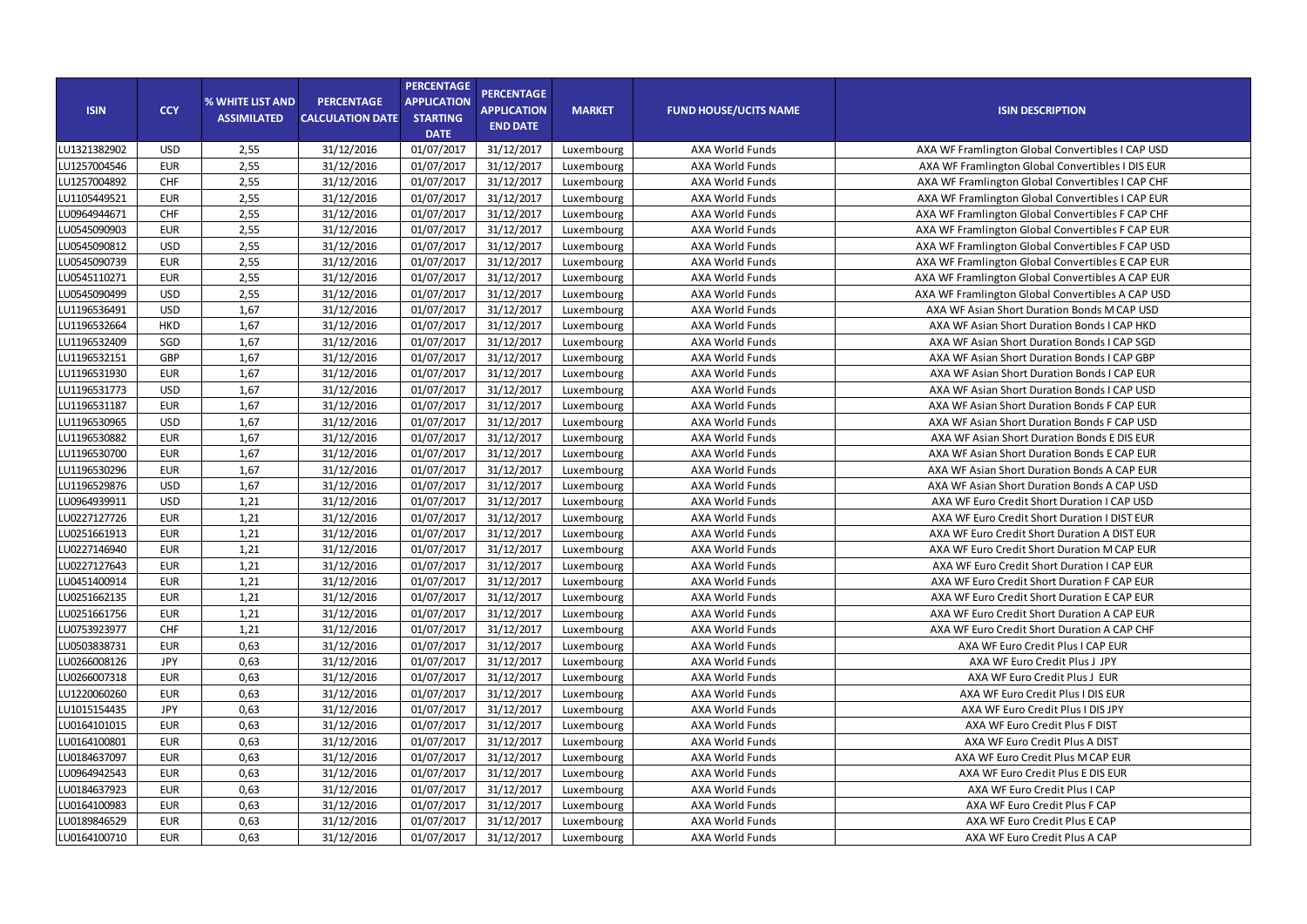| LU1164224336 | <b>EUR</b> | 4,64  | 31/12/2016 | 01/07/2017 | 31/12/2017 | Luxembourg | AXA World Funds | AXA WF Euro Credit Total Return M CAP EUR     |
|--------------|------------|-------|------------|------------|------------|------------|-----------------|-----------------------------------------------|
| LU1164223528 | GBP        | 4,64  | 31/12/2016 | 01/07/2017 | 31/12/2017 | Luxembourg | AXA World Funds | AXA WF Euro Credit Total Return I CAP GBP     |
| LU1164223015 | <b>EUR</b> | 4,64  | 31/12/2016 | 01/07/2017 | 31/12/2017 | Luxembourg | AXA World Funds | AXA WF Euro Credit Total Return I CAP EUR     |
| LU1164221589 | <b>EUR</b> | 4,64  | 31/12/2016 | 01/07/2017 | 31/12/2017 | Luxembourg | AXA World Funds | AXA WF Euro Credit Total Return F CAP EUR     |
| LU1164220854 | <b>EUR</b> | 4,64  | 31/12/2016 | 01/07/2017 | 31/12/2017 | Luxembourg | AXA World Funds | AXA WF Euro Credit Total Return E CAP EUR     |
| LU1164219682 | <b>EUR</b> | 4,64  | 31/12/2016 | 01/07/2017 | 31/12/2017 | Luxembourg | AXA World Funds | AXA WF Euro Credit Total Return A CAP EUR     |
| LU1388909027 | <b>EUR</b> | 1,67  | 31/12/2016 | 01/07/2017 | 31/12/2017 | Luxembourg | AXA World Funds | AXA WF Global Flexible Property I DIS EUR     |
| LU1365047627 | <b>EUR</b> | 1,67  | 31/12/2016 | 01/07/2017 | 31/12/2017 | Luxembourg | AXA World Funds | AXA WF Global Flexible Property M CAP EUR     |
| LU1398148947 | <b>EUR</b> | 1,67  | 31/12/2016 | 01/07/2017 | 31/12/2017 | Luxembourg | AXA World Funds | AXA WF Global Flexible Property E DIS EUR     |
| LU1157403186 | GBP        | 1,67  | 31/12/2016 | 01/07/2017 | 31/12/2017 | Luxembourg | AXA World Funds | AXA WF Global Flexible Property I CAP GBP     |
| LU1157403004 | <b>EUR</b> | 1,67  | 31/12/2016 | 01/07/2017 | 31/12/2017 | Luxembourg | AXA World Funds | AXA WF Global Flexible Property I DIS EUR     |
| LU1157402964 | <b>EUR</b> | 1,67  | 31/12/2016 | 01/07/2017 | 31/12/2017 | Luxembourg | AXA World Funds | AXA WF Global Flexible Property I CAP EUR     |
| LU1157402881 | <b>USD</b> | 1,67  | 31/12/2016 | 01/07/2017 | 31/12/2017 | Luxembourg | AXA World Funds | AXA WF Global Flexible Property I CAP USD     |
| LU1157402022 | <b>EUR</b> | 1,67  | 31/12/2016 | 01/07/2017 | 31/12/2017 | Luxembourg | AXA World Funds | AXA WF Global Flexible Property F CAP EUR     |
| LU1157401990 | <b>USD</b> | 1,67  | 31/12/2016 | 01/07/2017 | 31/12/2017 | Luxembourg | AXA World Funds | AXA WF Global Flexible Property F CAP USD     |
| LU1157401644 | <b>EUR</b> | 1,67  | 31/12/2016 | 01/07/2017 | 31/12/2017 | Luxembourg | AXA World Funds | AXA WF Global Flexible Property E CAP EUR     |
| LU1157401487 | <b>EUR</b> | 1,67  | 31/12/2016 | 01/07/2017 | 31/12/2017 | Luxembourg | AXA World Funds | AXA WF Global Flexible Property A DIS EUR     |
| LU1157401305 | <b>EUR</b> | 1,67  | 31/12/2016 | 01/07/2017 | 31/12/2017 | Luxembourg | AXA World Funds | AXA WF Global Flexible Property A CAP EUR     |
| LU1157401214 | <b>USD</b> | 1,67  | 31/12/2016 | 01/07/2017 | 31/12/2017 | Luxembourg | AXA World Funds | AXA WF Global Flexible Property A CAP USD     |
| LU0965101792 | <b>EUR</b> | 0,65  | 31/12/2016 | 01/07/2017 | 31/12/2017 | Luxembourg | AXA World Funds | AXA WF Euro Credit IG M DIS EUR               |
| LU0397279513 | <b>EUR</b> | 0,65  | 31/12/2016 | 01/07/2017 | 31/12/2017 | Luxembourg | AXA World Funds | AXA WF Euro Credit IG I DIS EUR               |
| LU0645131763 | <b>EUR</b> | 0,65  | 31/12/2016 | 01/07/2017 | 31/12/2017 | Luxembourg | AXA World Funds | AXA WF Euro Credit IG A DIS EUR               |
| LU0361850406 | <b>EUR</b> | 0,65  | 31/12/2016 | 01/07/2017 | 31/12/2017 | Luxembourg | AXA World Funds | AXA WF Euro Credit IG M CAP EUR               |
| LU0361845232 | <b>EUR</b> | 0,65  | 31/12/2016 | 01/07/2017 | 31/12/2017 | Luxembourg | AXA World Funds | AXA WF Euro Credit IG I CAP EUR               |
| LU0361838963 | <b>EUR</b> | 0,65  | 31/12/2016 | 01/07/2017 | 31/12/2017 | Luxembourg | AXA World Funds | AXA WF Euro Credit IG F CAP EUR               |
| LU0361831018 | <b>EUR</b> | 0,65  | 31/12/2016 | 01/07/2017 | 31/12/2017 | Luxembourg | AXA World Funds | AXA WF Euro Credit IG E CAP EUR               |
| LU0361820912 | <b>EUR</b> | 0,65  | 31/12/2016 | 01/07/2017 | 31/12/2017 | Luxembourg | AXA World Funds | AXA WF Euro Credit IG A CAP EUR               |
| LU1156427665 | <b>EUR</b> | 0,46  | 31/12/2016 | 01/07/2017 | 31/12/2017 | Luxembourg | AXA World Funds | AXA WF Euro Buy and Maintain Credit M CAP EUR |
| LU1156427582 | <b>EUR</b> | 0,46  | 31/12/2016 | 01/07/2017 | 31/12/2017 | Luxembourg | AXA World Funds | AXA WF Euro Buy and Maintain Credit I CAP EUR |
| LU0179866602 | <b>EUR</b> | 4,27  | 31/12/2016 | 01/07/2017 | 31/12/2017 | Luxembourg | AXA World Funds | AXA WF Optimal Income F DIST EUR              |
| LU0179866354 | <b>EUR</b> | 4,27  | 31/12/2016 | 01/07/2017 | 31/12/2017 | Luxembourg | AXA World Funds | AXA WF Optimal Income A DIST EUR              |
| LU0295685886 | <b>EUR</b> | 4,27  | 31/12/2016 | 01/07/2017 | 31/12/2017 | Luxembourg | AXA World Funds | AXA WF Optimal Income M CAP EUR               |
| LU0184635471 | <b>EUR</b> | 4,27  | 31/12/2016 | 01/07/2017 | 31/12/2017 | Luxembourg | AXA World Funds | AXA WF Optimal Income I CAP EUR               |
| LU0179866867 | <b>EUR</b> | 4,27  | 31/12/2016 | 01/07/2017 | 31/12/2017 | Luxembourg | AXA World Funds | AXA WF Optimal Income F CAP EUR               |
| LU0184634821 | <b>EUR</b> | 4,27  | 31/12/2016 | 01/07/2017 | 31/12/2017 | Luxembourg | AXA World Funds | AXA WF Optimal Income E CAP EUR               |
| LU0179866438 | <b>EUR</b> | 4,27  | 31/12/2016 | 01/07/2017 | 31/12/2017 | Luxembourg | AXA World Funds | AXA WF Optimal Income A CAP EUR               |
| LU0227128294 | <b>EUR</b> | 66,84 | 31/12/2016 | 01/07/2017 | 31/12/2017 | Luxembourg | AXA World Funds | AXA WF Euro 3-5 I DIST                        |
| LU1002647227 | <b>EUR</b> | 66,84 | 31/12/2016 | 01/07/2017 | 31/12/2017 | Luxembourg | AXA World Funds | AXA WF Euro 3-5 F CAP EUR                     |
| LU0251660519 | <b>EUR</b> | 66,84 | 31/12/2016 | 01/07/2017 | 31/12/2017 | Luxembourg | AXA World Funds | AXA WF Euro 3-5 A DIST                        |
| LU0227147161 | <b>EUR</b> | 66,84 | 31/12/2016 | 01/07/2017 | 31/12/2017 | Luxembourg | AXA World Funds | AXA WF Euro 3-5 M CAP EUR                     |
| LU0227127999 | <b>EUR</b> | 66,84 | 31/12/2016 | 01/07/2017 | 31/12/2017 | Luxembourg | AXA World Funds | AXA WF Euro 3-51 CAP                          |
| LU0251660782 | <b>EUR</b> | 66,84 | 31/12/2016 | 01/07/2017 | 31/12/2017 | Luxembourg | AXA World Funds | AXA WF Euro 3-5 E CAP                         |
| LU0964944325 | <b>EUR</b> | 66,84 | 31/12/2016 | 01/07/2017 | 31/12/2017 | Luxembourg | AXA World Funds | AXA WF Euro 3-5 M DIS EUR                     |
| LU0251660352 | <b>EUR</b> | 66,84 | 31/12/2016 | 01/07/2017 | 31/12/2017 | Luxembourg | AXA World Funds | AXA WF Euro 3-5 A CAP                         |
| LU0227129854 | <b>EUR</b> | 52,92 | 31/12/2016 | 01/07/2017 | 31/12/2017 | Luxembourg | AXA World Funds | AXA WF Euro 5-71 DIST                         |
| LU1002647573 | <b>EUR</b> | 52,92 | 31/12/2016 | 01/07/2017 | 31/12/2017 | Luxembourg | AXA World Funds | AXA WF Euro 5-7 F CAP EUR                     |
| LU0251659933 | <b>EUR</b> | 52,92 | 31/12/2016 | 01/07/2017 | 31/12/2017 | Luxembourg | AXA World Funds | AXA WF Euro 5-7 A DIST                        |
| LU0227147245 | <b>EUR</b> | 52,92 | 31/12/2016 | 01/07/2017 | 31/12/2017 | Luxembourg | AXA World Funds | AXA WF Euro 5-7 M CAP EUR                     |
|              |            |       |            |            |            |            |                 |                                               |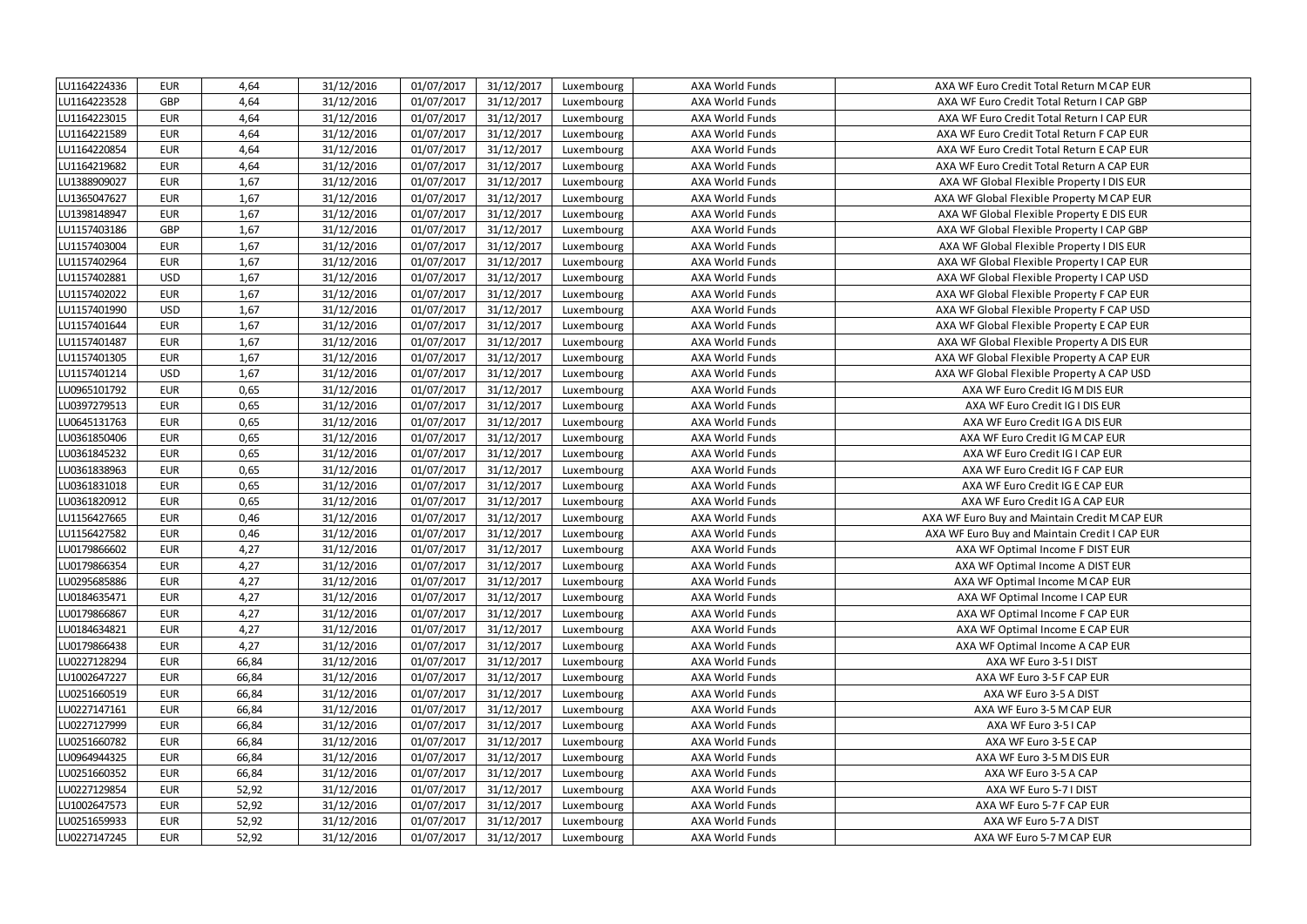| LU0227128450 | <b>EUR</b> | 52,92 | 31/12/2016 | 01/07/2017 | 31/12/2017 | Luxembourg | AXA World Funds        | AXA WF Euro 5-71 CAP                    |
|--------------|------------|-------|------------|------------|------------|------------|------------------------|-----------------------------------------|
| LU0251660279 | <b>EUR</b> | 52,92 | 31/12/2016 | 01/07/2017 | 31/12/2017 | Luxembourg | <b>AXA World Funds</b> | AXA WF Euro 5-7 E CAP                   |
| LU0251659776 | <b>EUR</b> | 52,92 | 31/12/2016 | 01/07/2017 | 31/12/2017 | Luxembourg | AXA World Funds        | AXA WF Euro 5-7 A CAP                   |
| LU0227144739 | <b>EUR</b> | 59,09 | 31/12/2016 | 01/07/2017 | 31/12/2017 | Luxembourg | AXA World Funds        | AXA WF Euro 7-10 I DIST                 |
| LU1002647730 | <b>EUR</b> | 59,09 | 31/12/2016 | 01/07/2017 | 31/12/2017 | Luxembourg | AXA World Funds        | AXA WF Euro 7-10 F CAP EUR              |
| LU0251659347 | <b>EUR</b> | 59,09 | 31/12/2016 | 01/07/2017 | 31/12/2017 | Luxembourg | AXA World Funds        | AXA WF Euro 7-10 A DIST                 |
| LU0227144655 | <b>EUR</b> | 59,09 | 31/12/2016 | 01/07/2017 | 31/12/2017 | Luxembourg | AXA World Funds        | AXA WF Euro 7-101 CAP                   |
| LU0251659420 | <b>EUR</b> | 59,09 | 31/12/2016 | 01/07/2017 | 31/12/2017 | Luxembourg | AXA World Funds        | AXA WF Euro 7-10 E CAP                  |
| LU0964944598 | <b>EUR</b> | 59,09 | 31/12/2016 | 01/07/2017 | 31/12/2017 | Luxembourg | AXA World Funds        | AXA WF Euro 7-10 M DIS EUR              |
| LU0251659180 | <b>EUR</b> | 59,09 | 31/12/2016 | 01/07/2017 | 31/12/2017 | Luxembourg | AXA World Funds        | AXA WF Euro 7-10 A CAP                  |
| LU0227145116 | <b>EUR</b> | 77,18 | 31/12/2016 | 01/07/2017 | 31/12/2017 | Luxembourg | AXA World Funds        | AXA WF Euro 10+LT I DIST                |
| LU0251661244 | <b>EUR</b> | 77,18 | 31/12/2016 | 01/07/2017 | 31/12/2017 | Luxembourg | AXA World Funds        | AXA WF Euro 10+LT A DIST                |
| LU0227147831 | <b>EUR</b> | 77,18 | 31/12/2016 | 01/07/2017 | 31/12/2017 | Luxembourg | AXA World Funds        | AXA WF Euro 10+LT M CAP EUR             |
| LU0227144903 | <b>EUR</b> | 77,18 | 31/12/2016 | 01/07/2017 | 31/12/2017 | Luxembourg | AXA World Funds        | AXA WF Euro 10+LT I CAP                 |
| LU0251661590 | <b>EUR</b> | 77,18 | 31/12/2016 | 01/07/2017 | 31/12/2017 | Luxembourg | AXA World Funds        | AXA WF Euro 10+LT E CAP                 |
| LU0251661087 | <b>EUR</b> | 77,18 | 31/12/2016 | 01/07/2017 | 31/12/2017 | Luxembourg | AXA World Funds        | AXA WF Euro 10+LT A CAP                 |
| LU0072816092 | <b>EUR</b> | 59,72 | 31/12/2016 | 01/07/2017 | 31/12/2017 | Luxembourg | AXA World Funds        | AXA WF Euro Bonds F DIS EUR             |
| LU0072815284 | <b>EUR</b> | 59,72 | 31/12/2016 | 01/07/2017 | 31/12/2017 | Luxembourg | AXA World Funds        | AXA WF Euro Bonds A DIST                |
| LU0184632536 | <b>EUR</b> | 59,72 | 31/12/2016 | 01/07/2017 | 31/12/2017 | Luxembourg | AXA World Funds        | AXA WF Euro Bonds M CAP EUR             |
| LU0184629151 | <b>EUR</b> | 59,72 | 31/12/2016 | 01/07/2017 | 31/12/2017 | Luxembourg | AXA World Funds        | AXA WF Euro Bonds I CAP                 |
| LU0072816332 | <b>EUR</b> | 59,72 | 31/12/2016 | 01/07/2017 | 31/12/2017 | Luxembourg | AXA World Funds        | AXA WF Euro Bonds F CAP                 |
| LU1002646252 | <b>EUR</b> | 59,72 | 31/12/2016 | 01/07/2017 | 31/12/2017 | Luxembourg | AXA World Funds        | AXA WF Euro Bonds BX CAP EUR            |
| LU0158186543 | <b>EUR</b> | 59,72 | 31/12/2016 | 01/07/2017 | 31/12/2017 | Luxembourg | AXA World Funds        | AXA WF Euro Bonds E CAP                 |
| LU1002646419 | <b>EUR</b> | 59,72 | 31/12/2016 | 01/07/2017 | 31/12/2017 | Luxembourg | AXA World Funds        | AXA WF Euro Bonds BX DIS EUR            |
| LU0072814717 | <b>EUR</b> | 59,72 | 31/12/2016 | 01/07/2017 | 31/12/2017 | Luxembourg | AXA World Funds        | AXA WF Euro Bonds A CAP                 |
| LU0503838491 | <b>EUR</b> | 97,71 | 31/12/2016 | 01/07/2017 | 31/12/2017 | Luxembourg | AXA World Funds        | AXA WF Euro Inflation Bonds I CAP EUR   |
| LU0227145546 | <b>EUR</b> | 97,71 | 31/12/2016 | 01/07/2017 | 31/12/2017 | Luxembourg | AXA World Funds        | AXA WF Euro Inflation Bonds I DIST      |
| LU1002647904 | <b>EUR</b> | 97,71 | 31/12/2016 | 01/07/2017 | 31/12/2017 | Luxembourg | AXA World Funds        | AXA WF Euro Inflation Bonds F CAP EUR   |
| LU1002648118 | <b>EUR</b> | 97,71 | 31/12/2016 | 01/07/2017 | 31/12/2017 | Luxembourg | AXA World Funds        | AXA WF Euro Inflation Bonds F DIS EUR   |
| LU0251658703 | <b>EUR</b> | 97,71 | 31/12/2016 | 01/07/2017 | 31/12/2017 | Luxembourg | AXA World Funds        | AXA WF Euro Inflation Bonds A DIST      |
| LU0227148136 | <b>EUR</b> | 97,71 | 31/12/2016 | 01/07/2017 | 31/12/2017 | Luxembourg | AXA World Funds        | AXA WF Euro Inflation Bonds M CAP EUR   |
| LU0227145389 | <b>EUR</b> | 97,71 | 31/12/2016 | 01/07/2017 | 31/12/2017 | Luxembourg | AXA World Funds        | AXA WF Euro Inflation Bonds I CAP       |
| LU0251658968 | <b>EUR</b> | 97,71 | 31/12/2016 | 01/07/2017 | 31/12/2017 | Luxembourg | AXA World Funds        | AXA WF Euro Inflation Bonds E CAP       |
| LU0251658612 | <b>EUR</b> | 97,71 | 31/12/2016 | 01/07/2017 | 31/12/2017 | Luxembourg | AXA World Funds        | AXA WF Euro Inflation Bonds A CAP       |
| LU1016633296 | <b>EUR</b> | 25,00 | 31/12/2016 | 01/07/2017 | 31/12/2017 | Luxembourg | AXA World Funds        | AXA WF Global Aggregate Bonds M CAP EUR |
| LU0266009363 | JPY        | 25,00 | 31/12/2016 | 01/07/2017 | 31/12/2017 | Luxembourg | AXA World Funds        | AXA WF Global Aggregate Bonds J CAP JPY |
| LU0266009280 | <b>EUR</b> | 25,00 | 31/12/2016 | 01/07/2017 | 31/12/2017 | Luxembourg | AXA World Funds        | AXA WF Global Aggregate Bonds J CAP EUR |
| LU0255028333 | <b>EUR</b> | 25,00 | 31/12/2016 | 01/07/2017 | 31/12/2017 | Luxembourg | AXA World Funds        | AXA WF Global Aggregate Bonds I CAP EUR |
| LU0266009017 | <b>USD</b> | 25,00 | 31/12/2016 | 01/07/2017 | 31/12/2017 | Luxembourg | AXA World Funds        | AXA WF Global Aggregate Bonds I DIS USD |
| LU0073690264 | <b>USD</b> | 25,00 | 31/12/2016 | 01/07/2017 | 31/12/2017 | Luxembourg | AXA World Funds        | AXA WF Global Aggregate Bonds F DIS USD |
| LU0149002841 | <b>USD</b> | 25,00 | 31/12/2016 | 01/07/2017 | 31/12/2017 | Luxembourg | AXA World Funds        | AXA WF Global Aggregate Bonds A DIS USD |
| LU0184633930 | <b>EUR</b> | 25,00 | 31/12/2016 | 01/07/2017 | 31/12/2017 | Luxembourg | AXA World Funds        | AXA WF Global Aggregate Bonds A DIS EUR |
| LU0184634235 | <b>USD</b> | 25,00 | 31/12/2016 | 01/07/2017 | 31/12/2017 | Luxembourg | AXA World Funds        | AXA WF Global Aggregate Bonds I CAP USD |
| LU0073690777 | <b>USD</b> | 25,00 | 31/12/2016 | 01/07/2017 | 31/12/2017 | Luxembourg | AXA World Funds        | AXA WF Global Aggregate Bonds F CAP USD |
| LU0266008639 | <b>EUR</b> | 25,00 | 31/12/2016 | 01/07/2017 | 31/12/2017 | Luxembourg | AXA World Funds        | AXA WF Global Aggregate Bonds F CAP EUR |
| LU0158187194 | <b>USD</b> | 25,00 | 31/12/2016 | 01/07/2017 | 31/12/2017 | Luxembourg | AXA World Funds        | AXA WF Global Aggregate Bonds E CAP USD |
| LU0266008472 | <b>EUR</b> | 25,00 | 31/12/2016 | 01/07/2017 | 31/12/2017 | Luxembourg | AXA World Funds        | AXA WF Global Aggregate Bonds E CAP EUR |
| LU0073690421 | <b>USD</b> | 25,00 | 31/12/2016 | 01/07/2017 | 31/12/2017 | Luxembourg | AXA World Funds        | AXA WF Global Aggregate Bonds A CAP USD |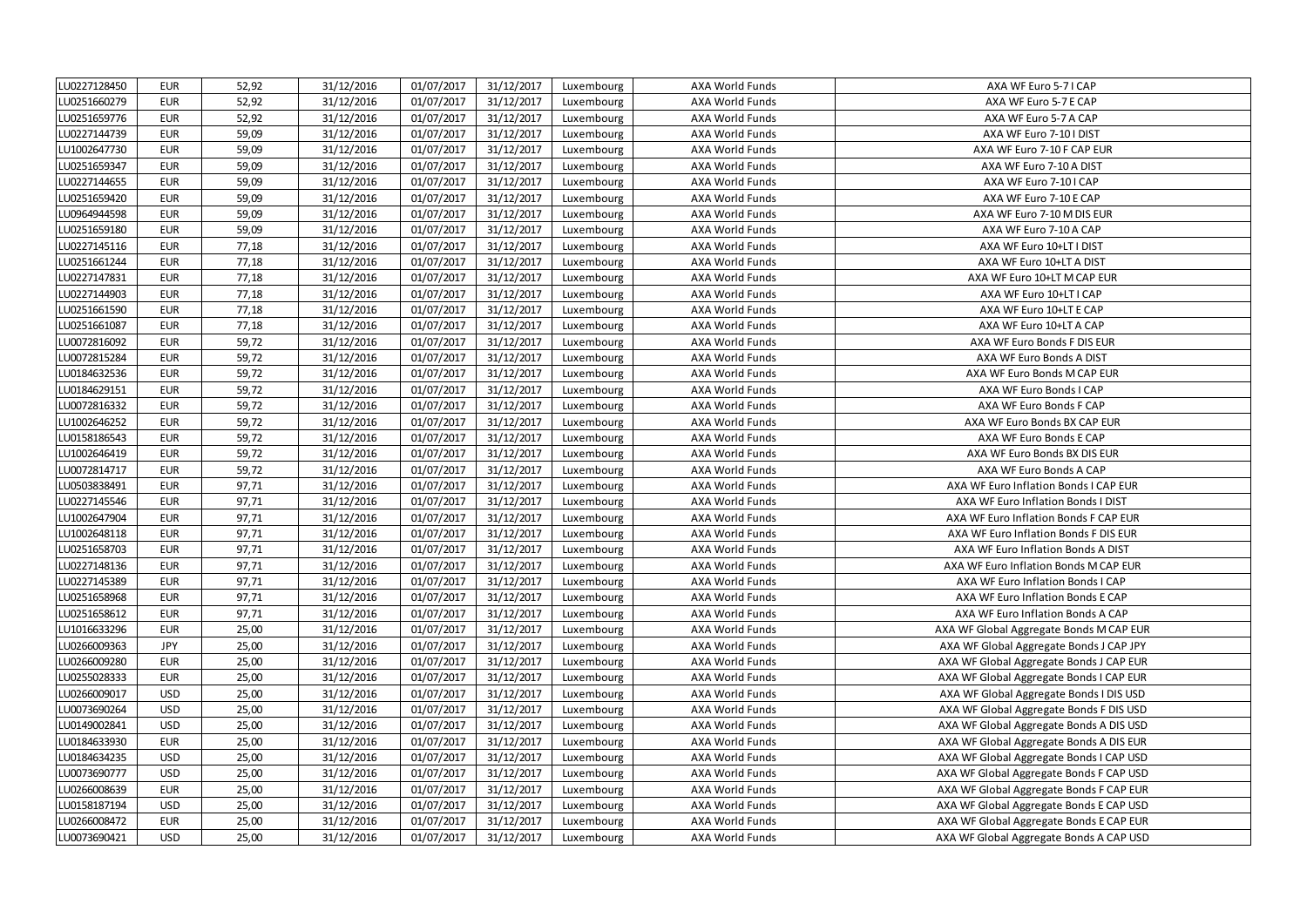| LU0184633773 | <b>EUR</b> | 25,00 | 31/12/2016 | 01/07/2017 | 31/12/2017             | Luxembourg | AXA World Funds        | AXA WF Global Aggregate Bonds A CAP EUR  |
|--------------|------------|-------|------------|------------|------------------------|------------|------------------------|------------------------------------------|
| LU0645149542 | <b>EUR</b> | 80,58 | 31/12/2016 | 01/07/2017 | 31/12/2017             | Luxembourg | AXA World Funds        | AXA WF Optimal Absolute F DIS EUR        |
| LU0645149112 | <b>EUR</b> | 80,58 | 31/12/2016 | 01/07/2017 | 31/12/2017             | Luxembourg | AXA World Funds        | AXA WF Optimal Absolute A DIS EUR        |
| LU0645149468 | <b>USD</b> | 80,58 | 31/12/2016 | 01/07/2017 | 31/12/2017             | Luxembourg | AXA World Funds        | AXA WF Optimal Absolute F CAP USD        |
| LU0645149385 | <b>EUR</b> | 80,58 | 31/12/2016 | 01/07/2017 | 31/12/2017             | Luxembourg | AXA World Funds        | AXA WF Optimal Absolute F CAP EUR        |
| LU0632934401 | <b>EUR</b> | 80,58 | 31/12/2016 | 01/07/2017 | 31/12/2017             | Luxembourg | AXA World Funds        | AXA WF Optimal Absolute AX CAP EUR       |
| LU0645149203 | <b>EUR</b> | 80,58 | 31/12/2016 | 01/07/2017 | 31/12/2017             | Luxembourg | AXA World Funds        | AXA WF Optimal Absolute E CAP EUR        |
| LU0645149039 | <b>USD</b> | 80,58 | 31/12/2016 | 01/07/2017 | 31/12/2017             | Luxembourg | AXA World Funds        | AXA WF Optimal Absolute A CAP USD        |
| LU0645148908 | <b>EUR</b> | 80,58 | 31/12/2016 | 01/07/2017 | 31/12/2017             | Luxembourg | AXA World Funds        | AXA WF Optimal Absolute A CAP EUR        |
| LU0184630837 | <b>USD</b> | 0,81  | 31/12/2016 | 01/07/2017 | 31/12/2017             | Luxembourg | AXA World Funds        | AXA WF Global High Yield Bonds A DIST    |
| LU0125750504 | <b>EUR</b> | 0,81  | 31/12/2016 | 01/07/2017 | 31/12/2017             | Luxembourg | <b>AXA World Funds</b> | AXA WF Global High Yield Bonds A CAP EUR |
| LU0184630167 | <b>USD</b> | 0,81  | 31/12/2016 | 01/07/2017 | 31/12/2017             | Luxembourg | AXA World Funds        | AXA WF Global High Yield Bonds A CAP     |
| LU0189847253 | <b>EUR</b> | 0,81  | 31/12/2016 | 01/07/2017 | 31/12/2017             | Luxembourg | AXA World Funds        | AXA WF Global High Yield Bonds E CAP EUR |
| LU0753924785 | CHF        | 0,81  | 31/12/2016 | 01/07/2017 | 31/12/2017             | Luxembourg | AXA World Funds        | AXA WF Global High Yield Bonds I CAP CHF |
| LU0125752203 | <b>EUR</b> | 0,81  | 31/12/2016 | 01/07/2017 | 31/12/2017             | Luxembourg | AXA World Funds        | AXA WF Global High Yield Bonds F CAP EUR |
| LU0184631215 | <b>USD</b> | 0,81  | 31/12/2016 | 01/07/2017 | 31/12/2017             | Luxembourg | AXA World Funds        | AXA WF Global High Yield Bonds F CAP     |
| LU0184631991 | <b>EUR</b> | 0,81  | 31/12/2016 | 01/07/2017 | 31/12/2017             | Luxembourg | AXA World Funds        | AXA WF Global High Yield Bonds I CAP EUR |
| LU0252440952 | <b>USD</b> | 0,81  | 31/12/2016 | 01/07/2017 | 31/12/2017             | Luxembourg | AXA World Funds        | AXA WF Global High Yield Bonds I CAP     |
| LU0753924603 | CHF        | 0,81  | 31/12/2016 | 01/07/2017 | 31/12/2017             | Luxembourg | AXA World Funds        | AXA WF Global High Yield Bonds A CAP CHF |
| LU0125750256 | <b>EUR</b> | 0,81  | 31/12/2016 | 01/07/2017 | 31/12/2017             | Luxembourg | AXA World Funds        | AXA WF Global High Yield Bonds A DIS EUR |
| LU1105445966 | <b>EUR</b> | 0,81  | 31/12/2016 | 01/07/2017 | 31/12/2017             | Luxembourg | AXA World Funds        | AXA WF Global High Yield Bonds I DIS EUR |
| LU0125750769 | <b>EUR</b> | 0,81  | 31/12/2016 | 01/07/2017 | 31/12/2017             | Luxembourg | AXA World Funds        | AXA WF Global High Yield Bonds F DIS EUR |
| LU0184631645 | <b>USD</b> | 0,81  | 31/12/2016 | 01/07/2017 | 31/12/2017             | Luxembourg | AXA World Funds        | AXA WF Global High Yield Bonds F DIST    |
| LU0266009447 | <b>EUR</b> | 0,81  | 31/12/2016 | 01/07/2017 | 31/12/2017             | Luxembourg | AXA World Funds        | AXA WF Global High Yield Bonds I DIS EUR |
| LU0814371901 | GBP        | 0,81  | 31/12/2016 | 01/07/2017 | 31/12/2017             | Luxembourg | AXA World Funds        | AXA WF Global High Yield Bonds I CAP GBP |
| LU0964942899 | <b>EUR</b> | 0,81  | 31/12/2016 | 01/07/2017 | 31/12/2017             | Luxembourg | AXA World Funds        | AXA WF Global High Yield Bonds E DIS EUR |
| LU0982017856 | SGD        | 0,81  | 31/12/2016 | 01/07/2017 | 31/12/2017             | Luxembourg | AXA World Funds        | AXA WF Global High Yield Bonds A CAP SGD |
| LU1105448044 | <b>HKD</b> | 0,81  | 31/12/2016 | 01/07/2017 | 31/12/2017             | Luxembourg | AXA World Funds        | AXA WF Global High Yield Bonds A DIS HKD |
| LU1105448127 | SGD        | 0,81  | 31/12/2016 | 01/07/2017 | 31/12/2017             | Luxembourg | AXA World Funds        | AXA WF Global High Yield Bonds A DIS SGD |
| LU1105448390 | <b>USD</b> | 0,81  | 31/12/2016 | 01/07/2017 | 31/12/2017             | Luxembourg | AXA World Funds        | AXA WF Global High Yield Bonds A DIS USD |
| LU0184632700 | <b>EUR</b> | 0,81  | 31/12/2016 | 01/07/2017 | 31/12/2017             | Luxembourg | AXA World Funds        | AXA WF Global High Yield Bonds M CAP EUR |
| LU0276014130 | <b>EUR</b> | 1,14  | 31/12/2016 | 01/07/2017 | 31/12/2017             | Luxembourg | AXA World Funds        | AXA WF US High Yield Bonds I CAP HEDG    |
| LU0276014999 | <b>USD</b> | 1,14  | 31/12/2016 | 01/07/2017 | 31/12/2017             | Luxembourg | AXA World Funds        | AXA WF US High Yield Bonds A CAP USD     |
| LU0619167173 | GBP        | 1,14  | 31/12/2016 | 01/07/2017 | 31/12/2017             | Luxembourg | AXA World Funds        | AXA WF US High Yield Bonds I CAP GBP     |
| LU0619172413 | GBP        | 1,14  | 31/12/2016 | 01/07/2017 | 31/12/2017             | Luxembourg | AXA World Funds        | AXA WF US High Yield Bonds I DIS GBP     |
| LU0645147330 | CHF        | 1,14  | 31/12/2016 | 01/07/2017 | 31/12/2017             | Luxembourg | AXA World Funds        | AXA WF US High Yield Bonds A CAP CHF     |
| LU0276015533 | <b>USD</b> | 1,14  | 31/12/2016 | 01/07/2017 | 31/12/2017             | Luxembourg | AXA World Funds        | AXA WF US High Yield Bonds F CAP USD     |
| LU0645147413 | <b>EUR</b> | 1,14  | 31/12/2016 | 01/07/2017 | 31/12/2017             | Luxembourg | AXA World Funds        | AXA WF US High Yield Bonds A DIS EUR     |
| LU0276015889 | <b>USD</b> | 1,14  | 31/12/2016 | 01/07/2017 | 31/12/2017             | Luxembourg | AXA World Funds        | AXA WF US High Yield Bonds I CAP USD     |
| LU0645147504 | CHF        | 1,14  | 31/12/2016 | 01/07/2017 | $\frac{1}{31}/12/2017$ | Luxembourg | AXA World Funds        | AXA WF US High Yield Bonds F CAP CHF     |
| LU0295689367 | <b>USD</b> | 1,14  | 31/12/2016 | 01/07/2017 | 31/12/2017             | Luxembourg | AXA World Funds        | AXA WF US High Yield Bonds M CAP USD     |
| LU1016633700 | <b>EUR</b> | 1,14  | 31/12/2016 | 01/07/2017 | 31/12/2017             | Luxembourg | AXA World Funds        | AXA WF US High Yield Bonds M CAP EUR     |
| LU1481594320 | <b>USD</b> | 1,14  | 31/12/2016 | 01/07/2017 | 31/12/2017             | Luxembourg | AXA World Funds        | AXA WF US High Yield Bonds I DIS USD     |
| LU0877918663 | <b>USD</b> | 1,14  | 31/12/2016 | 01/07/2017 | 31/12/2017             | Luxembourg | AXA World Funds        | AXA WF US High Yield Bonds T DIS USD     |
| LU0276013835 | <b>EUR</b> | 1,14  | 31/12/2016 | 01/07/2017 | 31/12/2017             | Luxembourg | AXA World Funds        | AXA WF US High Yield Bonds I DIS HEDG    |
| LU0964944242 | <b>EUR</b> | 1,14  | 31/12/2016 | 01/07/2017 | 31/12/2017             | Luxembourg | AXA World Funds        | AXA WF US High Yield Bonds I DIS EUR     |
| LU0997828206 | CHF        | 1,14  | 31/12/2016 | 01/07/2017 | 31/12/2017             | Luxembourg | AXA World Funds        | AXA WF US High Yield Bonds I CAP CHF     |
| LU0964941495 | <b>USD</b> | 1,14  | 31/12/2016 | 01/07/2017 | 31/12/2017             | Luxembourg | AXA World Funds        | AXA WF US High Yield Bonds A DIS USD     |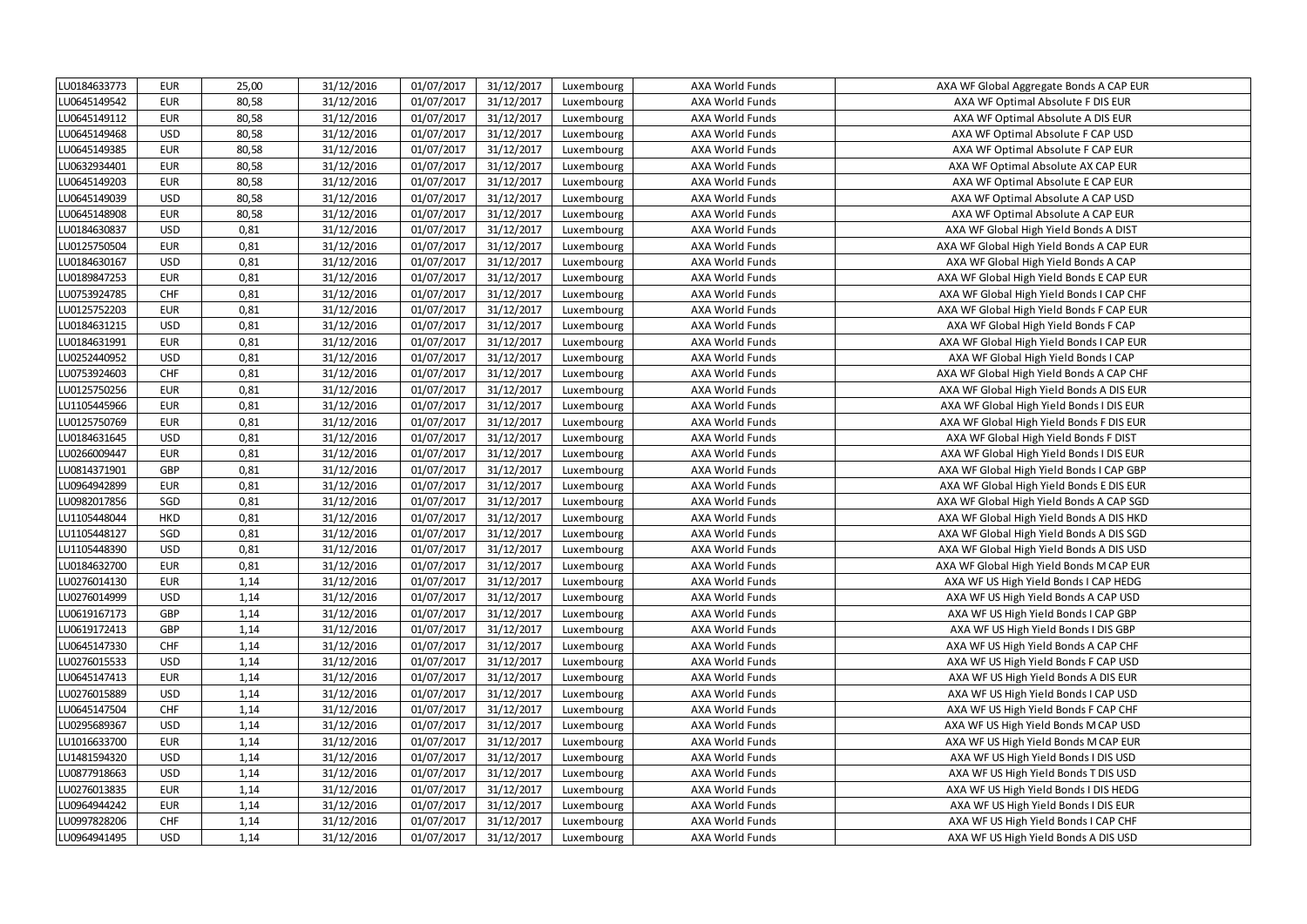| LU1105446774 | <b>USD</b> | 1,14  | 31/12/2016 | 01/07/2017 | 31/12/2017 | Luxembourg | AXA World Funds        | AXA WF US High Yield Bonds A DIS USD                   |
|--------------|------------|-------|------------|------------|------------|------------|------------------------|--------------------------------------------------------|
| LU0276013249 | <b>EUR</b> | 1,14  | 31/12/2016 | 01/07/2017 | 31/12/2017 | Luxembourg | <b>AXA World Funds</b> | AXA WF US High Yield Bonds E CAP HEDG                  |
| LU0964941578 | CHF        | 1,14  | 31/12/2016 | 01/07/2017 | 31/12/2017 | Luxembourg | AXA World Funds        | AXA WF US High Yield Bonds A DIS CHF                   |
| LU1124158582 | GBP        | 1,14  | 31/12/2016 | 01/07/2017 | 31/12/2017 | Luxembourg | AXA World Funds        | AXA WF US High Yield Bonds F DIS GBP                   |
| LU0276013082 | <b>EUR</b> | 1,14  | 31/12/2016 | 01/07/2017 | 31/12/2017 | Luxembourg | AXA World Funds        | AXA WF US High Yield Bonds A CAP HEDG                  |
| LU0276013322 | <b>EUR</b> | 1,14  | 31/12/2016 | 01/07/2017 | 31/12/2017 | Luxembourg | AXA World Funds        | AXA WF US High Yield Bonds F CAP HEDG                  |
| LU1585242446 | <b>AUD</b> | 1,14  | 31/12/2016 | 01/07/2017 | 31/12/2017 | Luxembourg | AXA World Funds        | AXA WF US High Yield Bonds A DIS AUD                   |
| LU0276015616 | <b>USD</b> | 1,14  | 31/12/2016 | 01/07/2017 | 31/12/2017 | Luxembourg | AXA World Funds        | AXA WF US High Yield Bonds I DIS USD                   |
| LU0482269650 | <b>EUR</b> | 94,77 | 31/12/2016 | 01/07/2017 | 31/12/2017 | Luxembourg | AXA World Funds        | AXA WF Euro Government Bonds I CAP EUR                 |
| LU0482269148 | <b>EUR</b> | 94,77 | 31/12/2016 | 01/07/2017 | 31/12/2017 | Luxembourg | AXA World Funds        | AXA WF Euro Government Bonds F CAP EUR                 |
| LU0482269064 | <b>EUR</b> | 94,77 | 31/12/2016 | 01/07/2017 | 31/12/2017 | Luxembourg | AXA World Funds        | AXA WF Euro Government Bonds E CAP EUR                 |
| LU0482268843 | <b>EUR</b> | 94,77 | 31/12/2016 | 01/07/2017 | 31/12/2017 | Luxembourg | AXA World Funds        | AXA WF Euro Government Bonds A CAP EUR                 |
| LU1321383116 | <b>EUR</b> | 27,56 | 31/12/2016 | 01/07/2017 | 31/12/2017 | Luxembourg | AXA World Funds        | AXA WF Global Optimal Income AX CAP EUR                |
| LU0465917556 | <b>EUR</b> | 27,56 | 31/12/2016 | 01/07/2017 | 31/12/2017 | Luxembourg | AXA World Funds        | AXA WF Global Optimal Income F DIS EUR                 |
| LU0465917127 | <b>EUR</b> | 27,56 | 31/12/2016 | 01/07/2017 | 31/12/2017 | Luxembourg | AXA World Funds        | AXA WF Global Optimal Income A DIS EUR                 |
| LU0465917713 | <b>EUR</b> | 27,56 | 31/12/2016 | 01/07/2017 | 31/12/2017 | Luxembourg | AXA World Funds        | AXA WF Global Optimal Income M CAP EUR                 |
| LU0465917630 | <b>EUR</b> | 27,56 | 31/12/2016 | 01/07/2017 | 31/12/2017 | Luxembourg | <b>AXA World Funds</b> | AXA WF Global Optimal Income I CAP EUR                 |
| LU0465917473 | <b>EUR</b> | 27,56 | 31/12/2016 | 01/07/2017 | 31/12/2017 | Luxembourg | AXA World Funds        | AXA WF Global Optimal Income F CAP EUR                 |
| LU1002646682 | <b>EUR</b> | 27,56 | 31/12/2016 | 01/07/2017 | 31/12/2017 | Luxembourg | AXA World Funds        | AXA WF Global Optimal Income BX CAP EUR                |
| LU0465917390 | <b>EUR</b> | 27,56 | 31/12/2016 | 01/07/2017 | 31/12/2017 | Luxembourg | AXA World Funds        | AXA WF Global Optimal Income E CAP EUR                 |
| LU1002646849 | <b>EUR</b> | 27,56 | 31/12/2016 | 01/07/2017 | 31/12/2017 | Luxembourg | AXA World Funds        | AXA WF Global Optimal Income BX DIS EUR                |
| LU0465917044 | <b>EUR</b> | 27,56 | 31/12/2016 | 01/07/2017 | 31/12/2017 | Luxembourg | AXA World Funds        | AXA WF Global Optimal Income A CAP EUR                 |
| LU0746606143 | CHF        | 28,92 | 31/12/2016 | 01/07/2017 | 31/12/2017 | Luxembourg | AXA World Funds        | AXA WF Global Strategic Bonds I CAP CHF                |
| LU0746604288 | <b>EUR</b> | 28,92 | 31/12/2016 | 01/07/2017 | 31/12/2017 | Luxembourg | AXA World Funds        | AXA WF Global Strategic Bonds A CAP EUR                |
| LU0746604528 | <b>USD</b> | 28,92 | 31/12/2016 | 01/07/2017 | 31/12/2017 | Luxembourg | AXA World Funds        | AXA WF Global Strategic Bonds A CAP USD                |
| LU0746604957 | GBP        | 28,92 | 31/12/2016 | 01/07/2017 | 31/12/2017 | Luxembourg | AXA World Funds        | AXA WF Global Strategic Bonds A CAP GBP                |
| LU0746605178 | <b>EUR</b> | 28,92 | 31/12/2016 | 01/07/2017 | 31/12/2017 | Luxembourg | AXA World Funds        | AXA WF Global Strategic Bonds E CAP EUR                |
| LU0746605335 | <b>EUR</b> | 28,92 | 31/12/2016 | 01/07/2017 | 31/12/2017 | Luxembourg | AXA World Funds        | AXA WF Global Strategic Bonds F CAP EUR                |
| LU0746605681 | <b>USD</b> | 28,92 | 31/12/2016 | 01/07/2017 | 31/12/2017 | Luxembourg | AXA World Funds        | AXA WF Global Strategic Bonds F CAP USD                |
| LU0746605848 | <b>EUR</b> | 28,92 | 31/12/2016 | 01/07/2017 | 31/12/2017 | Luxembourg | AXA World Funds        | AXA WF Global Strategic Bonds I CAP EUR                |
| LU0746604445 | <b>EUR</b> | 28,92 | 31/12/2016 | 01/07/2017 | 31/12/2017 | Luxembourg | AXA World Funds        | AXA WF Global Strategic Bonds A DIS QUA                |
| LU0746606069 | <b>USD</b> | 28,92 | 31/12/2016 | 01/07/2017 | 31/12/2017 | Luxembourg | AXA World Funds        | AXA WF Global Strategic Bonds I CAP USD                |
| LU0746605251 | <b>EUR</b> | 28,92 | 31/12/2016 | 01/07/2017 | 31/12/2017 | Luxembourg | AXA World Funds        | AXA WF Global Strategic Bonds E DIS QUA                |
| LU1276848717 | GBP        | 28,92 | 31/12/2016 | 01/07/2017 | 31/12/2017 | Luxembourg | AXA World Funds        | AXA WF Global Strategic Bonds I CAP GBP                |
| LU0746606499 | GBP        | 28,92 | 31/12/2016 | 01/07/2017 | 31/12/2017 | Luxembourg | AXA World Funds        | AXA WF Global Strategic Bonds I DIS QUA                |
| LU0746600021 | <b>EUR</b> | 28,92 | 31/12/2016 | 01/07/2017 | 31/12/2017 | Luxembourg | AXA World Funds        | AXA WF Global Strategic Bonds M CAP EUR                |
| LU0746605764 | GBP        | 28,92 | 31/12/2016 | 01/07/2017 | 31/12/2017 | Luxembourg | AXA World Funds        | AXA WF Global Strategic Bonds F CAP GBP                |
| LU1296921031 | <b>USD</b> | 28,92 | 31/12/2016 | 01/07/2017 | 31/12/2017 | Luxembourg | AXA World Funds        | AXA WF Global Strategic Bonds I DIS USD                |
| LU0964940505 | <b>USD</b> | 28,92 | 31/12/2016 | 01/07/2017 | 31/12/2017 | Luxembourg | AXA World Funds        | AXA WF Global Strategic Bonds A DIS USD                |
| LU1048929571 | GBP        | 28,92 | 31/12/2016 | 01/07/2017 | 31/12/2017 | Luxembourg | AXA World Funds        | AXA WF Global Strategic Bonds F DIS GBP                |
| LU1105445883 | <b>EUR</b> | 28,92 | 31/12/2016 | 01/07/2017 | 31/12/2017 | Luxembourg | AXA World Funds        | AXA WF Global Strategic Bonds I DIS EUR                |
| LU1235302418 | <b>EUR</b> | 28,92 | 31/12/2016 | 01/07/2017 | 31/12/2017 | Luxembourg | AXA World Funds        | AXA WF Global Strategic Bonds M DIS EUR                |
| LU0746605095 | GBP        | 28,92 | 31/12/2016 | 01/07/2017 | 31/12/2017 | Luxembourg | AXA World Funds        | AXA WF Global Strategic Bonds A DIS QUA                |
| LU0964941909 | GBP        | 14,26 | 31/12/2016 | 01/07/2017 | 31/12/2017 | Luxembourg | AXA World Funds        | AXA WF Emerging Markets Short Duration Bonds F DIS GBP |
| LU0800572702 | <b>EUR</b> | 14,26 | 31/12/2016 | 01/07/2017 | 31/12/2017 | Luxembourg | AXA World Funds        | AXA WF Emerging Markets Short Duration Bonds A CAP EUR |
| LU0800572884 | GBP        | 14,26 | 31/12/2016 | 01/07/2017 | 31/12/2017 | Luxembourg | AXA World Funds        | AXA WF Emerging Markets Short Duration Bonds A DIS QUA |
| LU0800572967 | CHF        | 14,26 | 31/12/2016 | 01/07/2017 | 31/12/2017 | Luxembourg | <b>AXA World Funds</b> | AXA WF Emerging Markets Short Duration Bonds A CAP CHF |
| LU0800573007 | <b>EUR</b> | 14,26 | 31/12/2016 | 01/07/2017 | 31/12/2017 | Luxembourg | AXA World Funds        | AXA WF Emerging Markets Short Duration Bonds E CAP EUR |
|              |            |       |            |            |            |            |                        |                                                        |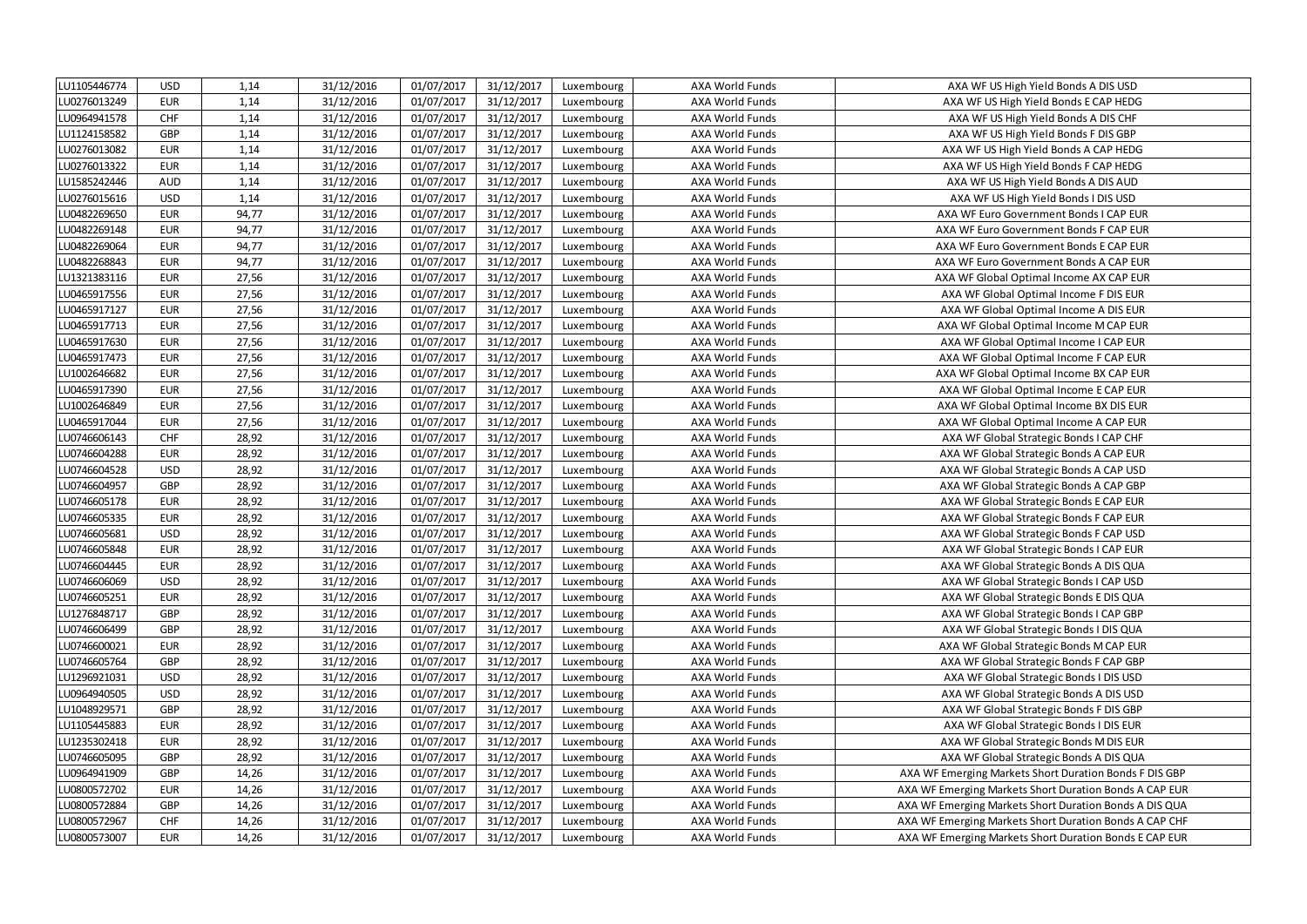| LU0800573189 | <b>USD</b> | 14,26 | 31/12/2016 | 01/07/2017 | 31/12/2017 | Luxembourg | AXA World Funds | AXA WF Emerging Markets Short Duration Bonds F CAP USD  |
|--------------|------------|-------|------------|------------|------------|------------|-----------------|---------------------------------------------------------|
| LU0800573262 | <b>EUR</b> | 14,26 | 31/12/2016 | 01/07/2017 | 31/12/2017 | Luxembourg | AXA World Funds | AXA WF Emerging Markets Short Duration Bonds F CAP EUR  |
| LU0800573346 | <b>USD</b> | 14,26 | 31/12/2016 | 01/07/2017 | 31/12/2017 | Luxembourg | AXA World Funds | AXA WF Emerging Markets Short Duration Bonds I CAP USD  |
| LU0800573429 | <b>EUR</b> | 14,26 | 31/12/2016 | 01/07/2017 | 31/12/2017 | Luxembourg | AXA World Funds | AXA WF Emerging Markets Short Duration Bonds I CAP EUR  |
| LU0800573692 | <b>EUR</b> | 14,26 | 31/12/2016 | 01/07/2017 | 31/12/2017 | Luxembourg | AXA World Funds | AXA WF Emerging Markets Short Duration Bonds I DIS EUR  |
| LU0800573775 | CHF        | 14,26 | 31/12/2016 | 01/07/2017 | 31/12/2017 | Luxembourg | AXA World Funds | AXA WF Emerging Markets Short Duration Bonds I CAP CHF  |
| LU0879470093 | GBP        | 14,26 | 31/12/2016 | 01/07/2017 | 31/12/2017 | Luxembourg | AXA World Funds | AXA WF Emerging Markets Short Duration Bonds I DIS QUAR |
| LU0800597873 | <b>USD</b> | 14,26 | 31/12/2016 | 01/07/2017 | 31/12/2017 | Luxembourg | AXA World Funds | AXA WF Emerging Markets Short Duration Bonds A CAP USD  |
| LU0964942030 | <b>USD</b> | 14,26 | 31/12/2016 | 01/07/2017 | 31/12/2017 | Luxembourg | AXA World Funds | AXA WF Emerging Markets Short Duration Bonds I DIS USD  |
| LU1105448713 | <b>USD</b> | 14,26 | 31/12/2016 | 01/07/2017 | 31/12/2017 | Luxembourg | AXA World Funds | AXA WF Emerging Markets Short Duration Bonds A DIS USD  |
| LU0964941735 | <b>EUR</b> | 14,26 | 31/12/2016 | 01/07/2017 | 31/12/2017 | Luxembourg | AXA World Funds | AXA WF Emerging Markets Short Duration Bonds F DIS EUR  |
| LU0964941651 | <b>USD</b> | 14,26 | 31/12/2016 | 01/07/2017 | 31/12/2017 | Luxembourg | AXA World Funds | AXA WF Emerging Markets Short Duration Bonds F DIS USD  |
| LU0964940091 | <b>USD</b> | 14,26 | 31/12/2016 | 01/07/2017 | 31/12/2017 | Luxembourg | AXA World Funds | AXA WF Emerging Markets Short Duration Bonds A DIS USD  |
| LU0964942204 | <b>EUR</b> | 14,26 | 31/12/2016 | 01/07/2017 | 31/12/2017 | Luxembourg | AXA World Funds | AXA WF Emerging Markets Short Duration Bonds E DIS EUR  |
| LU0964942386 | <b>EUR</b> | 14,26 | 31/12/2016 | 01/07/2017 | 31/12/2017 | Luxembourg | AXA World Funds | AXA WF Emerging Markets Short Duration Bonds M CAP EUR  |
| LU0982017427 | CHF        | 14,26 | 31/12/2016 | 01/07/2017 | 31/12/2017 | Luxembourg | AXA World Funds | AXA WF Emerging Markets Short Duration Bonds F CAP CHF  |
| LU0964942113 | GBP        | 14,26 | 31/12/2016 | 01/07/2017 | 31/12/2017 | Luxembourg | AXA World Funds | AXA WF Emerging Markets Short Duration Bonds I CAP GBP  |
| LU0982017344 | <b>EUR</b> | 14,26 | 31/12/2016 | 01/07/2017 | 31/12/2017 | Luxembourg | AXA World Funds | AXA WF Emerging Markets Short Duration Bonds A DIS EUR  |
| LU0982017773 | SGD        | 14,26 | 31/12/2016 | 01/07/2017 | 31/12/2017 | Luxembourg | AXA World Funds | AXA WF Emerging Markets Short Duration Bonds A CAP SGD  |
| LU1105448473 | <b>HKD</b> | 14,26 | 31/12/2016 | 01/07/2017 | 31/12/2017 | Luxembourg | AXA World Funds | AXA WF Emerging Markets Short Duration Bonds A DIS HKD  |
| LU1105448556 | SGD        | 14,26 | 31/12/2016 | 01/07/2017 | 31/12/2017 | Luxembourg | AXA World Funds | AXA WF Emerging Markets Short Duration Bonds A DIS SGD  |
| LU1596800703 | <b>AUD</b> | 14,26 | 31/12/2016 | 01/07/2017 | 31/12/2017 | Luxembourg | AXA World Funds | AXA WF Emerging Markets Short Duration Bonds A DIS AUD  |
| LU0964942626 | <b>EUR</b> | 50,68 | 31/12/2016 | 01/07/2017 | 31/12/2017 | Luxembourg | AXA World Funds | AXA WF Global Emerging Markets Bonds E DIS EUR          |
| LU0227126918 | <b>USD</b> | 50,68 | 31/12/2016 | 01/07/2017 | 31/12/2017 | Luxembourg | AXA World Funds | AXA WF Global Emerging Markets Bonds F DIS USD          |
| LU0227126249 | <b>EUR</b> | 50,68 | 31/12/2016 | 01/07/2017 | 31/12/2017 | Luxembourg | AXA World Funds | AXA WF Global Emerging Markets Bonds F DIS EUR          |
| LU0251658299 | <b>EUR</b> | 50,68 | 31/12/2016 | 01/07/2017 | 31/12/2017 | Luxembourg | AXA World Funds | AXA WF Global Emerging Markets Bonds A DIS EUR          |
| LU0295688476 | <b>EUR</b> | 50,68 | 31/12/2016 | 01/07/2017 | 31/12/2017 | Luxembourg | AXA World Funds | AXA WF Global Emerging Markets Bonds M CAP EUR          |
| LU0375277778 | <b>USD</b> | 50,68 | 31/12/2016 | 01/07/2017 | 31/12/2017 | Luxembourg | AXA World Funds | AXA WF Global Emerging Markets Bonds I CAP USD          |
| LU0266010619 | <b>EUR</b> | 50,68 | 31/12/2016 | 01/07/2017 | 31/12/2017 | Luxembourg | AXA World Funds | AXA WF Global Emerging Markets Bonds I CAP EUR          |
| LU0227127486 | <b>USD</b> | 50,68 | 31/12/2016 | 01/07/2017 | 31/12/2017 | Luxembourg | AXA World Funds | AXA WF Global Emerging Markets Bonds F CAP              |
| LU0227125944 | <b>EUR</b> | 50,68 | 31/12/2016 | 01/07/2017 | 31/12/2017 | Luxembourg | AXA World Funds | AXA WF Global Emerging Markets Bonds F CAP EUR          |
| LU0251658372 | <b>EUR</b> | 50,68 | 31/12/2016 | 01/07/2017 | 31/12/2017 | Luxembourg | AXA World Funds | AXA WF Global Emerging Markets Bonds E CAP EUR          |
| LU0251658455 | <b>USD</b> | 50,68 | 31/12/2016 | 01/07/2017 | 31/12/2017 | Luxembourg | AXA World Funds | AXA WF Global Emerging Markets Bonds A CAP USD          |
| LU0251658026 | <b>EUR</b> | 50,68 | 31/12/2016 | 01/07/2017 | 31/12/2017 | Luxembourg | AXA World Funds | AXA WF Global Emerging Markets Bonds A CAP EUR          |
| LU0420068404 | GBP        | 94,22 | 31/12/2016 | 01/07/2017 | 31/12/2017 | Luxembourg | AXA World Funds | AXA WF Global Inflation Bonds I CAP HEDG                |
| LU0266009793 | <b>EUR</b> | 94,22 | 31/12/2016 | 01/07/2017 | 31/12/2017 | Luxembourg | AXA World Funds | AXA WF Global Inflation Bonds A CAP EUR                 |
| LU0266009959 | <b>USD</b> | 94,22 | 31/12/2016 | 01/07/2017 | 31/12/2017 | Luxembourg | AXA World Funds | AXA WF Global Inflation Bonds A CAP USD                 |
| LU0266010296 | <b>EUR</b> | 94,22 | 31/12/2016 | 01/07/2017 | 31/12/2017 | Luxembourg | AXA World Funds | AXA WF Global Inflation Bonds E CAP EUR                 |
| LU1002649512 | GBP        | 94,22 | 31/12/2016 | 01/07/2017 | 31/12/2017 | Luxembourg | AXA World Funds | AXA WF Global Inflation Bonds F CAP GBP                 |
| LU1002648381 | <b>EUR</b> | 94,22 | 31/12/2016 | 01/07/2017 | 31/12/2017 | Luxembourg | AXA World Funds | AXA WF Global Inflation Bonds F CAP EUR                 |
| LU1002648894 | <b>EUR</b> | 94,22 | 31/12/2016 | 01/07/2017 | 31/12/2017 | Luxembourg | AXA World Funds | AXA WF Global Inflation Bonds F DIS EUR                 |
| LU0227145629 | <b>EUR</b> | 94,22 | 31/12/2016 | 01/07/2017 | 31/12/2017 | Luxembourg | AXA World Funds | AXA WF Global Inflation Bonds I CAP                     |
| LU0266010452 | <b>USD</b> | 94,22 | 31/12/2016 | 01/07/2017 | 31/12/2017 | Luxembourg | AXA World Funds | AXA WF Global Inflation Bonds I CAP USD                 |
| LU0227148219 | <b>EUR</b> | 94,22 | 31/12/2016 | 01/07/2017 | 31/12/2017 | Luxembourg | AXA World Funds | AXA WF Global Inflation Bonds M CAP EUR                 |
| LU0451400831 | <b>EUR</b> | 94,22 | 31/12/2016 | 01/07/2017 | 31/12/2017 | Luxembourg | AXA World Funds | AXA WF Global Inflation Bonds A DIS EUR                 |
| LU0964938608 | <b>USD</b> | 94,22 | 31/12/2016 | 01/07/2017 | 31/12/2017 | Luxembourg | AXA World Funds | AXA WF Global Inflation Bonds I CAP USD                 |
| LU1002648548 | <b>EUR</b> | 94,22 | 31/12/2016 | 01/07/2017 | 31/12/2017 | Luxembourg | AXA World Funds | AXA WF Global Inflation Bonds F CAP EUR                 |
| LU1360213893 | <b>EUR</b> | 94,22 | 31/12/2016 | 01/07/2017 | 31/12/2017 | Luxembourg | AXA World Funds | AXA WF Global Inflation Bonds A DIS EUR                 |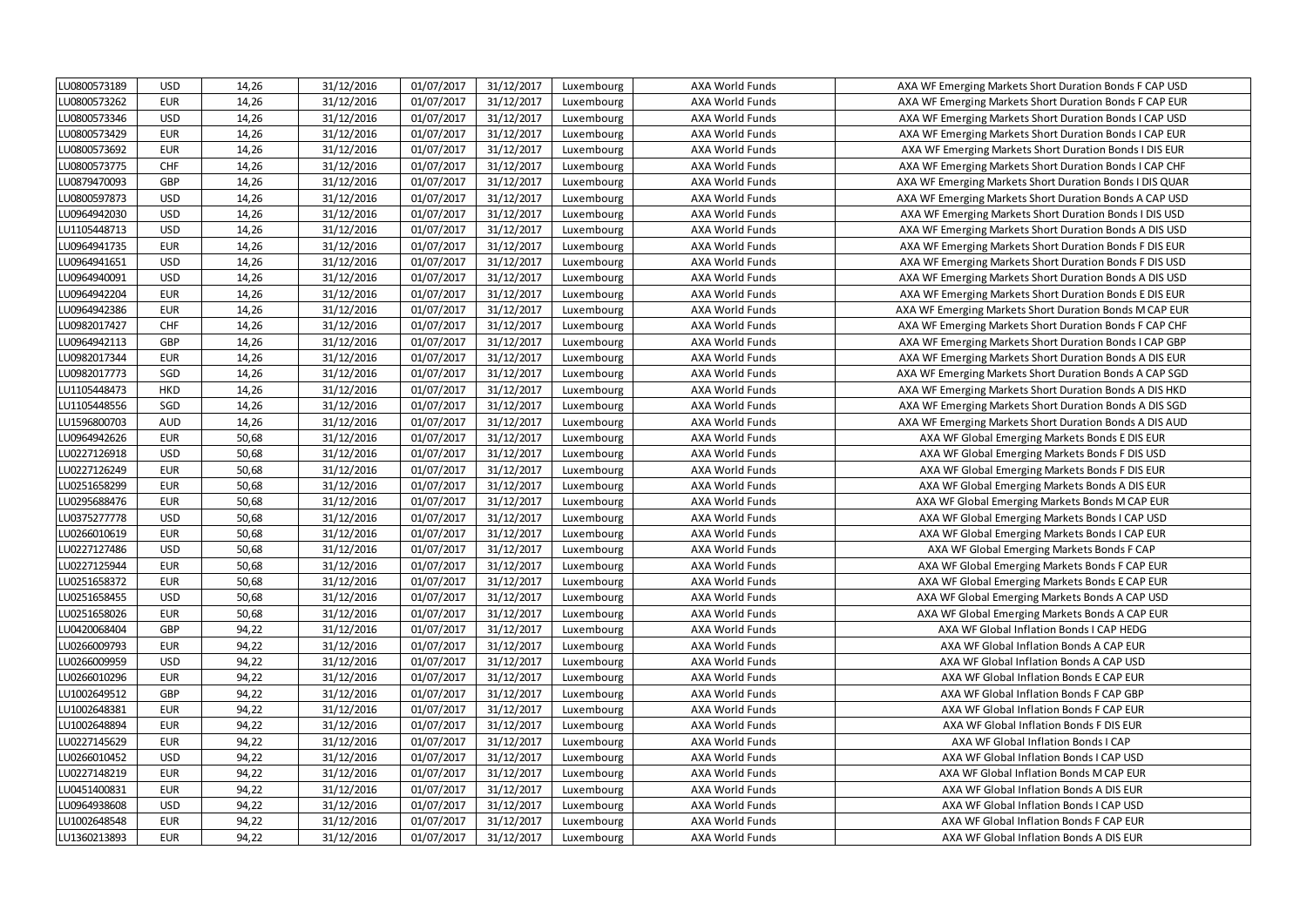| LU0266010379 | <b>USD</b> | 94,22 | 31/12/2016 | 01/07/2017 | 31/12/2017 | Luxembourg | AXA World Funds        | AXA WF Global Inflation Bonds I DIS USD                |
|--------------|------------|-------|------------|------------|------------|------------|------------------------|--------------------------------------------------------|
| LU0814370507 | GBP        | 94,22 | 31/12/2016 | 01/07/2017 | 31/12/2017 | Luxembourg | <b>AXA World Funds</b> | AXA WF Global Inflation Bonds I DIS QUA                |
| LU1002649942 | <b>USD</b> | 94,22 | 31/12/2016 | 01/07/2017 | 31/12/2017 | Luxembourg | AXA World Funds        | AXA WF Global Inflation Bonds F CAP USD                |
| LU0482269908 | <b>USD</b> | 94,22 | 31/12/2016 | 01/07/2017 | 31/12/2017 | Luxembourg | AXA World Funds        | AXA WF Global Inflation Bonds A CAP HEDG               |
| LU0482270153 | <b>EUR</b> | 94,22 | 31/12/2016 | 01/07/2017 | 31/12/2017 | Luxembourg | AXA World Funds        | AXA WF Global Inflation Bonds A CAP EUR                |
| LU0482270237 | CHF        | 94,22 | 31/12/2016 | 01/07/2017 | 31/12/2017 | Luxembourg | AXA World Funds        | AXA WF Global Inflation Bonds A CAP HEDG               |
| LU0420068156 | GBP        | 94,22 | 31/12/2016 | 01/07/2017 | 31/12/2017 | Luxembourg | AXA World Funds        | AXA WF Global Inflation Bonds A CAP HEDG               |
| LU0482270401 | <b>EUR</b> | 94,22 | 31/12/2016 | 01/07/2017 | 31/12/2017 | Luxembourg | AXA World Funds        | AXA WF Global Inflation Bonds E CAP EUR                |
| LU0482270666 | <b>EUR</b> | 94,22 | 31/12/2016 | 01/07/2017 | 31/12/2017 | Luxembourg | AXA World Funds        | AXA WF Global Inflation Bonds I CAP EUR                |
| LU0482270740 | CHF        | 94,22 | 31/12/2016 | 01/07/2017 | 31/12/2017 | Luxembourg | <b>AXA World Funds</b> | AXA WF Global Inflation Bonds I CAP HEDG               |
| LU0482271045 | GBP        | 94,22 | 31/12/2016 | 01/07/2017 | 31/12/2017 | Luxembourg | AXA World Funds        | AXA WF Global Inflation Bonds I CAP HEDG               |
| LU1002649199 | CHF        | 94,22 | 31/12/2016 | 01/07/2017 | 31/12/2017 | Luxembourg | AXA World Funds        | AXA WF Global Inflation Bonds F CAP CHF                |
| LU0397279356 | CHF        | 94,22 | 31/12/2016 | 01/07/2017 | 31/12/2017 | Luxembourg | AXA World Funds        | AXA WF Global Inflation Bonds I CAP HEDG               |
| LU0397279430 | CHF        | 94,22 | 31/12/2016 | 01/07/2017 | 31/12/2017 | Luxembourg | AXA World Funds        | AXA WF Global Inflation Bonds A CAP HEDG               |
| LU1005224032 | <b>EUR</b> | 94,22 | 31/12/2016 | 01/07/2017 | 31/12/2017 | Luxembourg | AXA World Funds        | AXA WF Global Inflation Bonds F DIS EUR                |
| LU0227145975 | <b>EUR</b> | 94,22 | 31/12/2016 | 01/07/2017 | 31/12/2017 | Luxembourg | AXA World Funds        | AXA WF Global Inflation Bonds I DIST                   |
| LU1353952002 | <b>USD</b> | 97,39 | 31/12/2016 | 01/07/2017 | 31/12/2017 | Luxembourg | AXA World Funds        | AXA WF Global Inflation Short Duration Bonds I CAP USD |
| LU1353950642 | <b>USD</b> | 97,39 | 31/12/2016 | 01/07/2017 | 31/12/2017 | Luxembourg | AXA World Funds        | AXA WF Global Inflation Short Duration Bonds A DIS USD |
| LU1353950725 | <b>EUR</b> | 97,39 | 31/12/2016 | 01/07/2017 | 31/12/2017 | Luxembourg | AXA World Funds        | AXA WF Global Inflation Short Duration Bonds A CAP EUR |
| LU1353950998 | <b>EUR</b> | 97,39 | 31/12/2016 | 01/07/2017 | 31/12/2017 | Luxembourg | AXA World Funds        | AXA WF Global Inflation Short Duration Bonds A DIS EUR |
| LU1353951020 | CHF        | 97,39 | 31/12/2016 | 01/07/2017 | 31/12/2017 | Luxembourg | AXA World Funds        | AXA WF Global Inflation Short Duration Bonds A CAP CHF |
| LU1353951376 | <b>EUR</b> | 97,39 | 31/12/2016 | 01/07/2017 | 31/12/2017 | Luxembourg | AXA World Funds        | AXA WF Global Inflation Short Duration Bonds E CAP EUR |
| LU1353951459 | <b>EUR</b> | 97,39 | 31/12/2016 | 01/07/2017 | 31/12/2017 | Luxembourg | AXA World Funds        | AXA WF Global Inflation Short Duration Bonds E DIS EUR |
| LU1353951533 | <b>USD</b> | 97,39 | 31/12/2016 | 01/07/2017 | 31/12/2017 | Luxembourg | AXA World Funds        | AXA WF Global Inflation Short Duration Bonds F CAP USD |
| LU1353951616 | <b>USD</b> | 97,39 | 31/12/2016 | 01/07/2017 | 31/12/2017 | Luxembourg | AXA World Funds        | AXA WF Global Inflation Short Duration Bonds F DIS USD |
| LU1353951707 | <b>EUR</b> | 97,39 | 31/12/2016 | 01/07/2017 | 31/12/2017 | Luxembourg | <b>AXA World Funds</b> | AXA WF Global Inflation Short Duration Bonds F CAP EUR |
| LU1353950568 | <b>USD</b> | 97,39 | 31/12/2016 | 01/07/2017 | 31/12/2017 | Luxembourg | AXA World Funds        | AXA WF Global Inflation Short Duration Bonds A CAP USD |
| LU1353951962 | CHF        | 97,39 | 31/12/2016 | 01/07/2017 | 31/12/2017 | Luxembourg | AXA World Funds        | AXA WF Global Inflation Short Duration Bonds F DIS CHF |
| LU1536922112 | <b>EUR</b> | 97,39 | 31/12/2016 | 01/07/2017 | 31/12/2017 | Luxembourg | AXA World Funds        | AXA WF Global Inflation Short Duration Bonds I DIS EUR |
| LU1353952184 | <b>USD</b> | 97,39 | 31/12/2016 | 01/07/2017 | 31/12/2017 | Luxembourg | AXA World Funds        | AXA WF Global Inflation Short Duration Bonds I DIS USD |
| LU1353952267 | <b>EUR</b> | 97,39 | 31/12/2016 | 01/07/2017 | 31/12/2017 | Luxembourg | AXA World Funds        | AXA WF Global Inflation Short Duration Bonds I CAP EUR |
| LU1353952341 | CHF        | 97,39 | 31/12/2016 | 01/07/2017 | 31/12/2017 | Luxembourg | AXA World Funds        | AXA WF Global Inflation Short Duration Bonds I CAP CHF |
| LU1353952424 | CHF        | 97,39 | 31/12/2016 | 01/07/2017 | 31/12/2017 | Luxembourg | AXA World Funds        | AXA WF Global Inflation Short Duration Bonds I DIS CHF |
| LU1353952697 | GBP        | 97,39 | 31/12/2016 | 01/07/2017 | 31/12/2017 | Luxembourg | AXA World Funds        | AXA WF Global Inflation Short Duration Bonds I CAP GBP |
| LU1353952770 | <b>USD</b> | 97,39 | 31/12/2016 | 01/07/2017 | 31/12/2017 | Luxembourg | AXA World Funds        | AXA WF Global Inflation Short Duration Bonds M CAP USD |
| LU1353952853 | <b>EUR</b> | 97,39 | 31/12/2016 | 01/07/2017 | 31/12/2017 | Luxembourg | AXA World Funds        | AXA WF Global Inflation Short Duration Bonds M CAP EUR |
| LU1365047114 | GBP        | 97,39 | 31/12/2016 | 01/07/2017 | 31/12/2017 | Luxembourg | AXA World Funds        | AXA WF Global Inflation Short Duration Bonds F CAP GBP |
| LU1365047460 | GBP        | 97,39 | 31/12/2016 | 01/07/2017 | 31/12/2017 | Luxembourg | AXA World Funds        | AXA WF Global Inflation Short Duration Bonds I DIS GBP |
| LU1353951889 | CHF        | 97,39 | 31/12/2016 | 01/07/2017 | 31/12/2017 | Luxembourg | AXA World Funds        | AXA WF Global Inflation Short Duration Bonds F CAP CHF |
| LU0964942469 | <b>EUR</b> | 96,87 | 31/12/2016 | 01/07/2017 | 31/12/2017 | Luxembourg | AXA World Funds        | AXA WF Universal Inflation Bonds E DIS EUR             |
| LU0800576448 | GBP        | 96,87 | 31/12/2016 | 01/07/2017 | 31/12/2017 | Luxembourg | AXA World Funds        | AXA WF Universal Inflation Bonds I CAP GBP             |
| LU0800576364 | CHF        | 96,87 | 31/12/2016 | 01/07/2017 | 31/12/2017 | Luxembourg | AXA World Funds        | AXA WF Universal Inflation Bonds I CAP CHF             |
| LU0800576281 | <b>EUR</b> | 96,87 | 31/12/2016 | 01/07/2017 | 31/12/2017 | Luxembourg | AXA World Funds        | AXA WF Universal Inflation Bonds I CAP EUR             |
| LU0800576109 | <b>USD</b> | 96,87 | 31/12/2016 | 01/07/2017 | 31/12/2017 | Luxembourg | AXA World Funds        | AXA WF Universal Inflation Bonds I CAP USD             |
| LU0800576018 | CHF        | 96,87 | 31/12/2016 | 01/07/2017 | 31/12/2017 | Luxembourg | AXA World Funds        | AXA WF Universal Inflation Bonds F CAP CHF             |
| LU0800575804 | <b>USD</b> | 96,87 | 31/12/2016 | 01/07/2017 | 31/12/2017 | Luxembourg | AXA World Funds        | AXA WF Universal Inflation Bonds F CAP USD             |
| LU0800575713 | <b>EUR</b> | 96,87 | 31/12/2016 | 01/07/2017 | 31/12/2017 | Luxembourg | AXA World Funds        | AXA WF Universal Inflation Bonds E CAP EUR             |
| LU0800575630 | CHF        | 96,87 | 31/12/2016 | 01/07/2017 | 31/12/2017 | Luxembourg | AXA World Funds        | AXA WF Universal Inflation Bonds A CAP CHF             |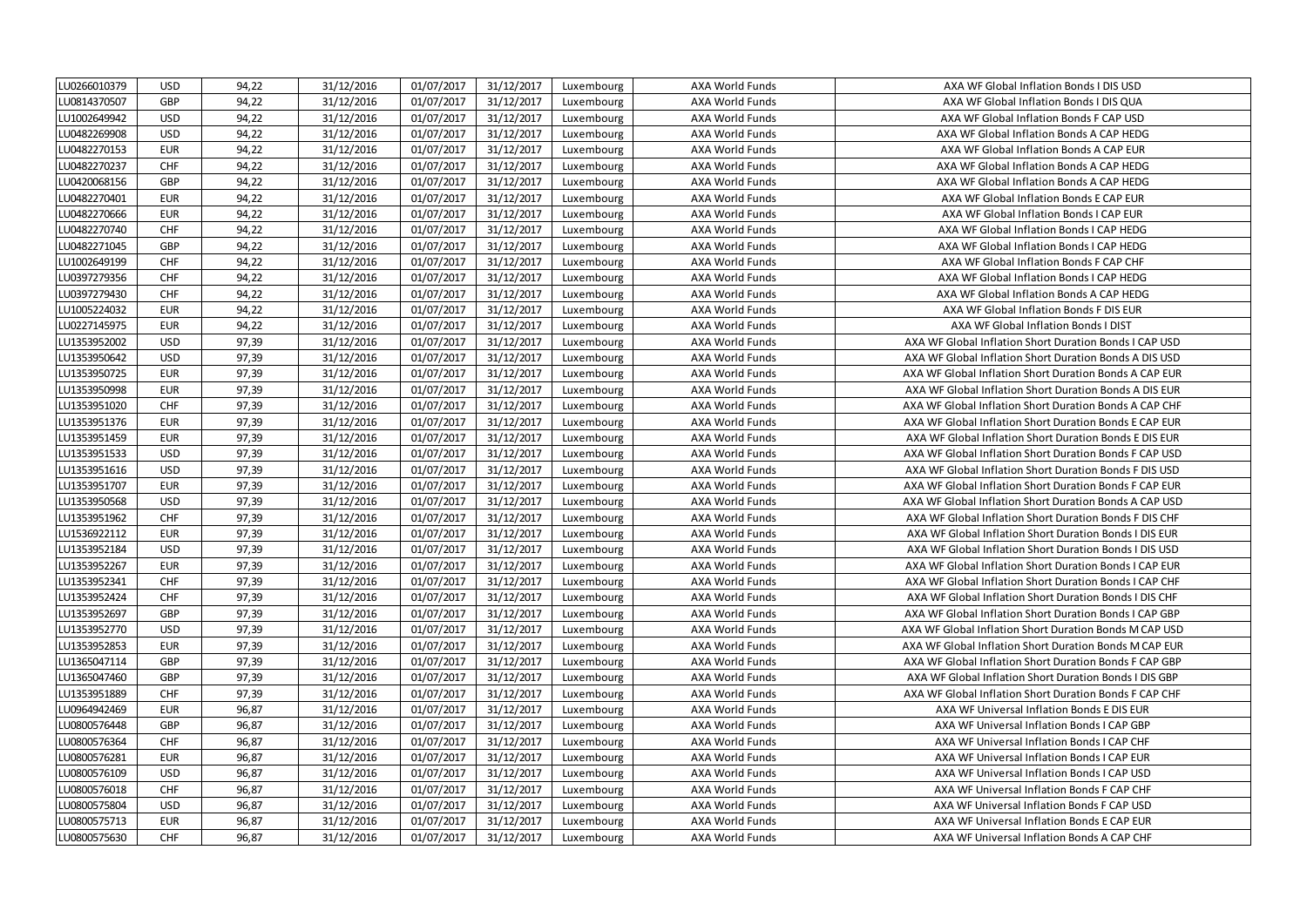| LU0800575473 | <b>EUR</b> | 96,87 | 31/12/2016 | 01/07/2017 | 31/12/2017 | Luxembourg | AXA World Funds        | AXA WF Universal Inflation Bonds A CAP EUR          |
|--------------|------------|-------|------------|------------|------------|------------|------------------------|-----------------------------------------------------|
| LU0800575390 | <b>USD</b> | 96,87 | 31/12/2016 | 01/07/2017 | 31/12/2017 | Luxembourg | <b>AXA World Funds</b> | AXA WF Universal Inflation Bonds A CAP USD          |
| LU0965102337 | <b>USD</b> | 0,46  | 31/12/2016 | 01/07/2017 | 31/12/2017 | Luxembourg | AXA World Funds        | AXA WF Global Buy and Maintain Credit M CAP USD     |
| LU1221080234 | JPY        | 0,46  | 31/12/2016 | 01/07/2017 | 31/12/2017 | Luxembourg | AXA World Funds        | AXA WF Global Buy and Maintain Credit I DIS JPY     |
| LU0871793039 | GBP        | 0,46  | 31/12/2016 | 01/07/2017 | 31/12/2017 | Luxembourg | AXA World Funds        | AXA WF Global Buy and Maintain Credit I DIS QUAR    |
| LU0871792734 | <b>AUD</b> | 0,46  | 31/12/2016 | 01/07/2017 | 31/12/2017 | Luxembourg | AXA World Funds        | AXA WF Global Buy and Maintain Credit I CAP AUD     |
| LU0871792650 | CHF        | 0,46  | 31/12/2016 | 01/07/2017 | 31/12/2017 | Luxembourg | AXA World Funds        | AXA WF Global Buy and Maintain Credit I CAP CHF     |
| LU0871792577 | GBP        | 0,46  | 31/12/2016 | 01/07/2017 | 31/12/2017 | Luxembourg | AXA World Funds        | AXA WF Global Buy and Maintain Credit I CAP GBP     |
| LU0871792494 | <b>EUR</b> | 0,46  | 31/12/2016 | 01/07/2017 | 31/12/2017 | Luxembourg | AXA World Funds        | AXA WF Global Buy and Maintain Credit I CAP EUR     |
| LU0871792221 | <b>USD</b> | 0,46  | 31/12/2016 | 01/07/2017 | 31/12/2017 | Luxembourg | AXA World Funds        | AXA WF Global Buy and Maintain Credit I CAP USD     |
| LU1512669083 | <b>EUR</b> | 0,00  | 31/12/2016 | 01/07/2017 | 31/12/2017 | Luxembourg | AXA World Funds        | AXA WF US Credit Short Duration IG M CAP EUR        |
| LU0960404662 | <b>USD</b> | 0,00  | 31/12/2016 | 01/07/2017 | 31/12/2017 | Luxembourg | AXA World Funds        | AXA WF US Credit Short Duration IG M CAP USD        |
| LU0960404407 | CHF        | 0,00  | 31/12/2016 | 01/07/2017 | 31/12/2017 | Luxembourg | AXA World Funds        | AXA WF US Credit Short Duration IG I CAP CHF        |
| LU0960404316 | <b>EUR</b> | 0,00  | 31/12/2016 | 01/07/2017 | 31/12/2017 | Luxembourg | AXA World Funds        | AXA WF US Credit Short Duration IG I DIS EUR        |
| LU0960404233 | <b>EUR</b> | 0,00  | 31/12/2016 | 01/07/2017 | 31/12/2017 | Luxembourg | AXA World Funds        | AXA WF US Credit Short Duration IG I CAP EUR        |
| LU0960404159 | <b>USD</b> | 0,00  | 31/12/2016 | 01/07/2017 | 31/12/2017 | Luxembourg | AXA World Funds        | AXA WF US Credit Short Duration IG I CAP USD        |
| LU0960404076 | <b>EUR</b> | 0,00  | 31/12/2016 | 01/07/2017 | 31/12/2017 | Luxembourg | <b>AXA World Funds</b> | AXA WF US Credit Short Duration IG F CAP EUR        |
| LU0960403938 | <b>USD</b> | 0,00  | 31/12/2016 | 01/07/2017 | 31/12/2017 | Luxembourg | AXA World Funds        | AXA WF US Credit Short Duration IG F CAP USD        |
| LU0960403854 | <b>EUR</b> | 0,00  | 31/12/2016 | 01/07/2017 | 31/12/2017 | Luxembourg | AXA World Funds        | AXA WF US Credit Short Duration IG E CAP EUR        |
| LU0960403342 | <b>EUR</b> | 0,00  | 31/12/2016 | 01/07/2017 | 31/12/2017 | Luxembourg | AXA World Funds        | AXA WF US Credit Short Duration IG A CAP EUR        |
| LU0960403268 | <b>USD</b> | 0,00  | 31/12/2016 | 01/07/2017 | 31/12/2017 | Luxembourg | AXA World Funds        | AXA WF US Credit Short Duration IG A CAP USD        |
| LU1105451345 | <b>EUR</b> | 1,49  | 31/12/2016 | 01/07/2017 | 31/12/2017 | Luxembourg | AXA World Funds        | AXA WF US Dynamic High Yield Bonds I CAP EUR        |
| LU1105450966 | <b>EUR</b> | 1,49  | 31/12/2016 | 01/07/2017 | 31/12/2017 | Luxembourg | AXA World Funds        | AXA WF US Dynamic High Yield Bonds F CAP EUR        |
| LU1105450883 | <b>USD</b> | 1,49  | 31/12/2016 | 01/07/2017 | 31/12/2017 | Luxembourg | AXA World Funds        | AXA WF US Dynamic High Yield Bonds F CAP USD        |
| LU1105450701 | <b>EUR</b> | 1,49  | 31/12/2016 | 01/07/2017 | 31/12/2017 | Luxembourg | AXA World Funds        | AXA WF US Dynamic High Yield Bonds E CAP EUR        |
| LU1105450024 | <b>EUR</b> | 1,49  | 31/12/2016 | 01/07/2017 | 31/12/2017 | Luxembourg | AXA World Funds        | AXA WF US Dynamic High Yield Bonds A CAP EUR        |
| LU1105449950 | <b>USD</b> | 1,49  | 31/12/2016 | 01/07/2017 | 31/12/2017 | Luxembourg | AXA World Funds        | AXA WF US Dynamic High Yield Bonds A CAP USD        |
| LU0998992639 | <b>USD</b> | 1,49  | 31/12/2016 | 01/07/2017 | 31/12/2017 | Luxembourg | AXA World Funds        | AXA WF US Dynamic High Yield Bonds I CAP USD        |
| LU1388908649 | CHF        | 28,38 | 31/12/2016 | 01/07/2017 | 31/12/2017 | Luxembourg | AXA World Funds        | AXA WF Planet Bonds F CAP CHF                       |
| LU1300811699 | <b>EUR</b> | 28,38 | 31/12/2016 | 01/07/2017 | 31/12/2017 | Luxembourg | AXA World Funds        | AXA WF Planet Bonds I DIS EUR                       |
| LU1280196772 | <b>EUR</b> | 28,38 | 31/12/2016 | 01/07/2017 | 31/12/2017 | Luxembourg | AXA World Funds        | AXA WF Planet Bonds M CAP EUR                       |
| LU1280196699 | <b>USD</b> | 28,38 | 31/12/2016 | 01/07/2017 | 31/12/2017 | Luxembourg | AXA World Funds        | AXA WF Planet Bonds I CAP USD                       |
| LU1280196426 | <b>EUR</b> | 28,38 | 31/12/2016 | 01/07/2017 | 31/12/2017 | Luxembourg | AXA World Funds        | AXA WF Planet Bonds I CAP EUR                       |
| LU1280196269 | <b>USD</b> | 28,38 | 31/12/2016 | 01/07/2017 | 31/12/2017 | Luxembourg | AXA World Funds        | AXA WF Planet Bonds F CAP USD                       |
| LU1280196186 | <b>EUR</b> | 28,38 | 31/12/2016 | 01/07/2017 | 31/12/2017 | Luxembourg | AXA World Funds        | AXA WF Planet Bonds F CAP EUR                       |
| LU1280196004 | <b>EUR</b> | 28,38 | 31/12/2016 | 01/07/2017 | 31/12/2017 | Luxembourg | AXA World Funds        | AXA WF Planet Bonds E CAP EUR                       |
| LU1280195881 | <b>EUR</b> | 28,38 | 31/12/2016 | 01/07/2017 | 31/12/2017 | Luxembourg | AXA World Funds        | AXA WF Planet Bonds A CAP EUR                       |
| LU1319658420 | GBP        | 0,77  | 31/12/2016 | 01/07/2017 | 31/12/2017 | Luxembourg | AXA World Funds        | AXA WF US Short Duration High Yield Bonds I DIS GBP |
| LU1319655087 | <b>EUR</b> | 0,77  | 31/12/2016 | 01/07/2017 | 31/12/2017 | Luxembourg | AXA World Funds        | AXA WF US Short Duration High Yield Bonds A CAP EUR |
| LU1319655673 | <b>USD</b> | 0,77  | 31/12/2016 | 01/07/2017 | 31/12/2017 | Luxembourg | AXA World Funds        | AXA WF US Short Duration High Yield Bonds A DIS USD |
| LU1319655830 | <b>USD</b> | 0,77  | 31/12/2016 | 01/07/2017 | 31/12/2017 | Luxembourg | AXA World Funds        | AXA WF US Short Duration High Yield Bonds A DIS USD |
| LU1319656051 | <b>EUR</b> | 0,77  | 31/12/2016 | 01/07/2017 | 31/12/2017 | Luxembourg | AXA World Funds        | AXA WF US Short Duration High Yield Bonds E CAP EUR |
| LU1319656218 | <b>USD</b> | 0,77  | 31/12/2016 | 01/07/2017 | 31/12/2017 | Luxembourg | AXA World Funds        | AXA WF US Short Duration High Yield Bonds E CAP USD |
| LU1319656481 | <b>EUR</b> | 0,77  | 31/12/2016 | 01/07/2017 | 31/12/2017 | Luxembourg | AXA World Funds        | AXA WF US Short Duration High Yield Bonds E DIS EUR |
| LU1319657299 | <b>EUR</b> | 0,77  | 31/12/2016 | 01/07/2017 | 31/12/2017 | Luxembourg | AXA World Funds        | AXA WF US Short Duration High Yield Bonds F CAP EUR |
| LU1319657703 | GBP        | 0,77  | 31/12/2016 | 01/07/2017 | 31/12/2017 | Luxembourg | AXA World Funds        | AXA WF US Short Duration High Yield Bonds F CAP GBP |
| LU1319654866 | <b>USD</b> | 0,77  | 31/12/2016 | 01/07/2017 | 31/12/2017 | Luxembourg | AXA World Funds        | AXA WF US Short Duration High Yield Bonds A CAP USD |
| LU1319658263 | <b>EUR</b> | 0,77  | 31/12/2016 | 01/07/2017 | 31/12/2017 | Luxembourg | AXA World Funds        | AXA WF US Short Duration High Yield Bonds I DIS EUR |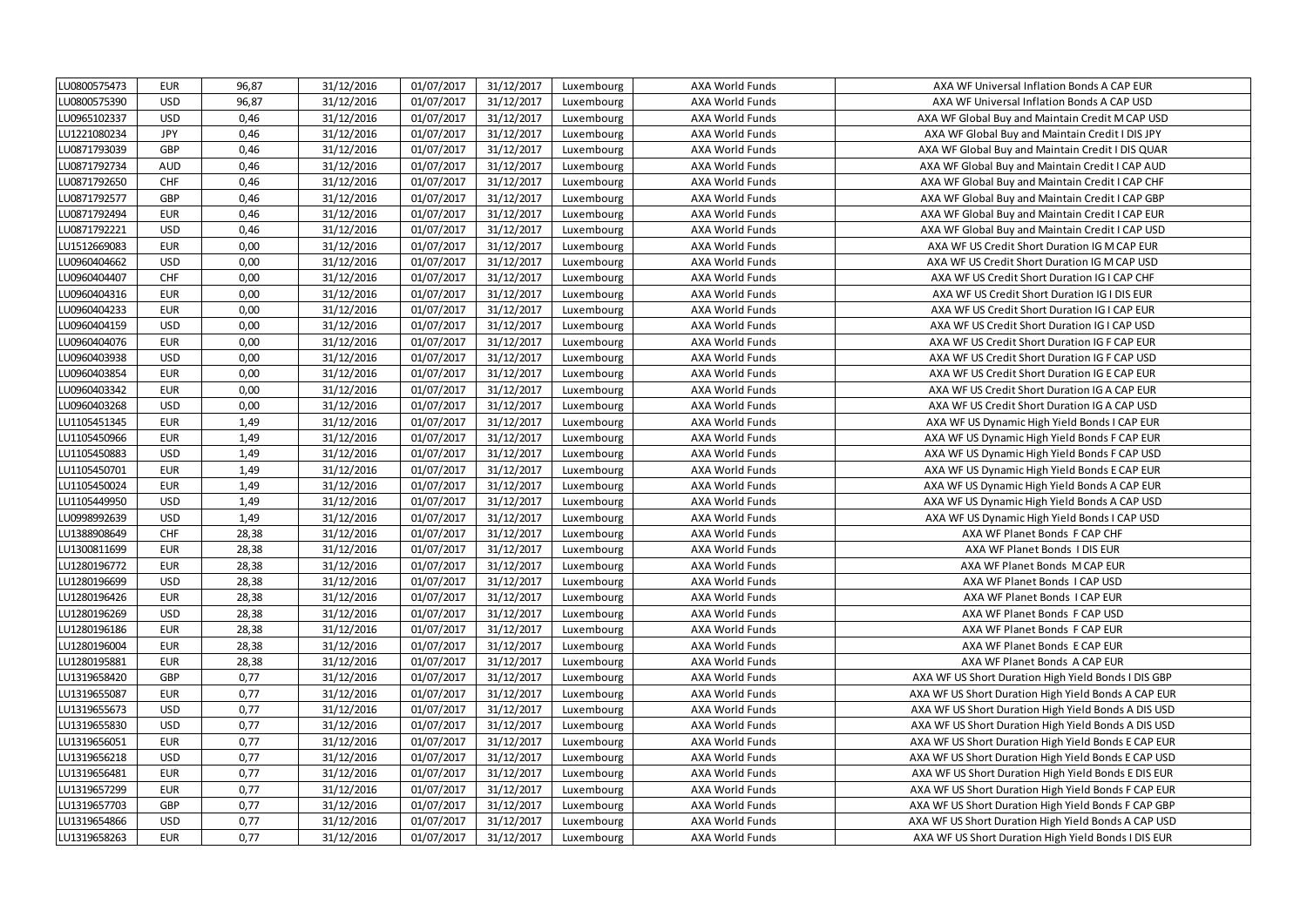| LU1479558477 | GBP        | 0,77  | 31/12/2016 | 01/07/2017 | 31/12/2017 | Luxembourg | AXA World Funds        | AXA WF US Short Duration High Yield Bonds ZI DIS GBP |
|--------------|------------|-------|------------|------------|------------|------------|------------------------|------------------------------------------------------|
| LU1319658776 | <b>USD</b> | 0,77  | 31/12/2016 | 01/07/2017 | 31/12/2017 | Luxembourg | <b>AXA World Funds</b> | AXA WF US Short Duration High Yield Bonds I DIS USD  |
| LU1319658859 | <b>EUR</b> | 0,77  | 31/12/2016 | 01/07/2017 | 31/12/2017 | Luxembourg | AXA World Funds        | AXA WF US Short Duration High Yield Bonds ZI CAP EUR |
| LU1319658933 | <b>EUR</b> | 0,77  | 31/12/2016 | 01/07/2017 | 31/12/2017 | Luxembourg | AXA World Funds        | AXA WF US Short Duration High Yield Bonds ZI DIS EUR |
| LU1319659071 | <b>EUR</b> | 0,77  | 31/12/2016 | 01/07/2017 | 31/12/2017 | Luxembourg | AXA World Funds        | AXA WF US Short Duration High Yield Bonds ZI DIS EUR |
| LU1319659154 | <b>USD</b> | 0,77  | 31/12/2016 | 01/07/2017 | 31/12/2017 | Luxembourg | AXA World Funds        | AXA WF US Short Duration High Yield Bonds ZI CAP USD |
| LU1319659311 | <b>USD</b> | 0,77  | 31/12/2016 | 01/07/2017 | 31/12/2017 | Luxembourg | AXA World Funds        | AXA WF US Short Duration High Yield Bonds ZI DIS USD |
| LU1428860651 | <b>EUR</b> | 0,77  | 31/12/2016 | 01/07/2017 | 31/12/2017 | Luxembourg | AXA World Funds        | AXA WF US Short Duration High Yield Bonds M CAP EUR  |
| LU1479558048 | GBP        | 0,77  | 31/12/2016 | 01/07/2017 | 31/12/2017 | Luxembourg | AXA World Funds        | AXA WF US Short Duration High Yield Bonds ZI CAP GBP |
| LU1319657885 | <b>USD</b> | 0,77  | 31/12/2016 | 01/07/2017 | 31/12/2017 | Luxembourg | AXA World Funds        | AXA WF US Short Duration High Yield Bonds F CAP USD  |
| LU0094159125 | <b>EUR</b> | 45,15 | 31/12/2016 | 01/07/2017 | 31/12/2017 | Luxembourg | AXA World Funds        | AXA WF Defensive Optimal Income A DIST               |
| LU0266011005 | <b>EUR</b> | 45,15 | 31/12/2016 | 01/07/2017 | 31/12/2017 | Luxembourg | AXA World Funds        | AXA WF Defensive Optimal Income I CAP EUR            |
| LU0094159554 | <b>EUR</b> | 45,15 | 31/12/2016 | 01/07/2017 | 31/12/2017 | Luxembourg | AXA World Funds        | AXA WF Defensive Optimal Income F CAP                |
| LU0158187608 | <b>EUR</b> | 45,15 | 31/12/2016 | 01/07/2017 | 31/12/2017 | Luxembourg | AXA World Funds        | AXA WF Defensive Optimal Income E CAP                |
| LU0094159042 | <b>EUR</b> | 45,15 | 31/12/2016 | 01/07/2017 | 31/12/2017 | Luxembourg | AXA World Funds        | AXA WF Defensive Optimal Income A CAP                |
| LU0960402963 | <b>USD</b> | 11,28 | 31/12/2016 | 01/07/2017 | 31/12/2017 | Luxembourg | AXA World Funds        | AXA WF Global Income Generation I DIS USD            |
| LU0960402534 | <b>EUR</b> | 11,28 | 31/12/2016 | 01/07/2017 | 31/12/2017 | Luxembourg | <b>AXA World Funds</b> | AXA WF Global Income Generation I DIS EUR            |
| LU0960402450 | <b>EUR</b> | 11,28 | 31/12/2016 | 01/07/2017 | 31/12/2017 | Luxembourg | AXA World Funds        | AXA WF Global Income Generation I CAP EUR            |
| LU0960401486 | <b>EUR</b> | 11,28 | 31/12/2016 | 01/07/2017 | 31/12/2017 | Luxembourg | AXA World Funds        | AXA WF Global Income Generation F CAP EUR            |
| LU0960401304 | <b>EUR</b> | 11,28 | 31/12/2016 | 01/07/2017 | 31/12/2017 | Luxembourg | AXA World Funds        | AXA WF Global Income Generation E DIS EUR            |
| LU0960401213 | <b>EUR</b> | 11,28 | 31/12/2016 | 01/07/2017 | 31/12/2017 | Luxembourg | AXA World Funds        | AXA WF Global Income Generation E CAP EUR            |
| LU0960400835 | <b>USD</b> | 11,28 | 31/12/2016 | 01/07/2017 | 31/12/2017 | Luxembourg | AXA World Funds        | AXA WF Global Income Generation A DIS USD            |
| LU0960400751 | <b>USD</b> | 11,28 | 31/12/2016 | 01/07/2017 | 31/12/2017 | Luxembourg | AXA World Funds        | AXA WF Global Income Generation A CAP USD            |
| LU0960400322 | <b>EUR</b> | 11,28 | 31/12/2016 | 01/07/2017 | 31/12/2017 | Luxembourg | AXA World Funds        | AXA WF Global Income Generation A DIS EUR            |
| LU0960400249 | <b>EUR</b> | 11,28 | 31/12/2016 | 01/07/2017 | 31/12/2017 | Luxembourg | AXA World Funds        | AXA WF Global Income Generation A CAP EUR            |
| LU1527608688 | <b>USD</b> | 0,00  | 31/12/2016 | 01/07/2017 | 31/12/2017 | Luxembourg | AXA World Funds        | AXA WF Global Credit Bonds G CAP USD                 |
| LU0607694782 | <b>EUR</b> | 0,00  | 31/12/2016 | 01/07/2017 | 31/12/2017 | Luxembourg | AXA World Funds        | AXA WF Global Credit Bonds M CAP EUR                 |
| LU0606374311 | CHF        | 0,00  | 31/12/2016 | 01/07/2017 | 31/12/2017 | Luxembourg | AXA World Funds        | AXA WF Global Credit Bonds I CAP CHF                 |
| LU0607694519 | <b>EUR</b> | 0,00  | 31/12/2016 | 01/07/2017 | 31/12/2017 | Luxembourg | AXA World Funds        | AXA WF Global Credit Bonds I CAP EUR                 |
| LU0447313635 | <b>USD</b> | 0,00  | 31/12/2016 | 01/07/2017 | 31/12/2017 | Luxembourg | AXA World Funds        | AXA WF Global Credit Bonds I CAP USD                 |
| LU0607694196 | <b>EUR</b> | 0,00  | 31/12/2016 | 01/07/2017 | 31/12/2017 | Luxembourg | AXA World Funds        | AXA WF Global Credit Bonds F CAP EUR                 |
| LU0607693891 | <b>EUR</b> | 0,00  | 31/12/2016 | 01/07/2017 | 31/12/2017 | Luxembourg | AXA World Funds        | AXA WF Global Credit Bonds E CAP EUR                 |
| LU0447312744 | <b>USD</b> | 0,00  | 31/12/2016 | 01/07/2017 | 31/12/2017 | Luxembourg | AXA World Funds        | AXA WF Global Credit Bonds A CAP USD                 |
| LU0879469756 | GBP        | 0,00  | 31/12/2016 | 01/07/2017 | 31/12/2017 | Luxembourg | AXA World Funds        | AXA WF European High Yield Bonds I DIS MON           |
| LU0800575127 | GBP        | 0,00  | 31/12/2016 | 01/07/2017 | 31/12/2017 | Luxembourg | AXA World Funds        | AXA WF European High Yield Bonds M CAP GBP           |
| LU0800575044 | <b>EUR</b> | 0,00  | 31/12/2016 | 01/07/2017 | 31/12/2017 | Luxembourg | AXA World Funds        | AXA WF European High Yield Bonds M CAP EUR           |
| LU0800574583 | <b>EUR</b> | 0,00  | 31/12/2016 | 01/07/2017 | 31/12/2017 | Luxembourg | AXA World Funds        | AXA WF European High Yield Bonds I CAP EUR           |
| LU0800574237 | <b>EUR</b> | 0,00  | 31/12/2016 | 01/07/2017 | 31/12/2017 | Luxembourg | AXA World Funds        | AXA WF European High Yield Bonds F CAP EUR           |
| LU0800574153 | <b>EUR</b> | 0,00  | 31/12/2016 | 01/07/2017 | 31/12/2017 | Luxembourg | AXA World Funds        | AXA WF European High Yield Bonds E CAP EUR           |
| LU0800573858 | <b>EUR</b> | 0,00  | 31/12/2016 | 01/07/2017 | 31/12/2017 | Luxembourg | AXA World Funds        | AXA WF European High Yield Bonds A CAP EUR           |
| LU1398142585 | <b>HKD</b> | 0,00  | 31/12/2016 | 01/07/2017 | 31/12/2017 | Luxembourg | AXA World Funds        | AXA WF Framlington Asia Select Income I CAP HKD      |
| LU1398142403 | SGD        | 0,00  | 31/12/2016 | 01/07/2017 | 31/12/2017 | Luxembourg | AXA World Funds        | AXA WF Framlington Asia Select Income I CAP SGD      |
| LU1398142155 | GBP        | 0,00  | 31/12/2016 | 01/07/2017 | 31/12/2017 | Luxembourg | AXA World Funds        | AXA WF Framlington Asia Select Income I CAP GBP      |
| LU1398141934 | <b>EUR</b> | 0,00  | 31/12/2016 | 01/07/2017 | 31/12/2017 | Luxembourg | AXA World Funds        | AXA WF Framlington Asia Select Income I CAP EUR      |
| LU1398141777 | <b>USD</b> | 0,00  | 31/12/2016 | 01/07/2017 | 31/12/2017 | Luxembourg | AXA World Funds        | AXA WF Framlington Asia Select Income I CAP USD      |
| LU1398141181 | <b>EUR</b> | 0,00  | 31/12/2016 | 01/07/2017 | 31/12/2017 | Luxembourg | AXA World Funds        | AXA WF Framlington Asia Select Income F CAP EUR      |
| LU1398140969 | <b>USD</b> | 0,00  | 31/12/2016 | 01/07/2017 | 31/12/2017 | Luxembourg | AXA World Funds        | AXA WF Framlington Asia Select Income F CAP USD      |
| LU1398139870 | <b>EUR</b> | 0,00  | 31/12/2016 | 01/07/2017 | 31/12/2017 | Luxembourg | AXA World Funds        | AXA WF Framlington Asia Select Income A CAP EUR      |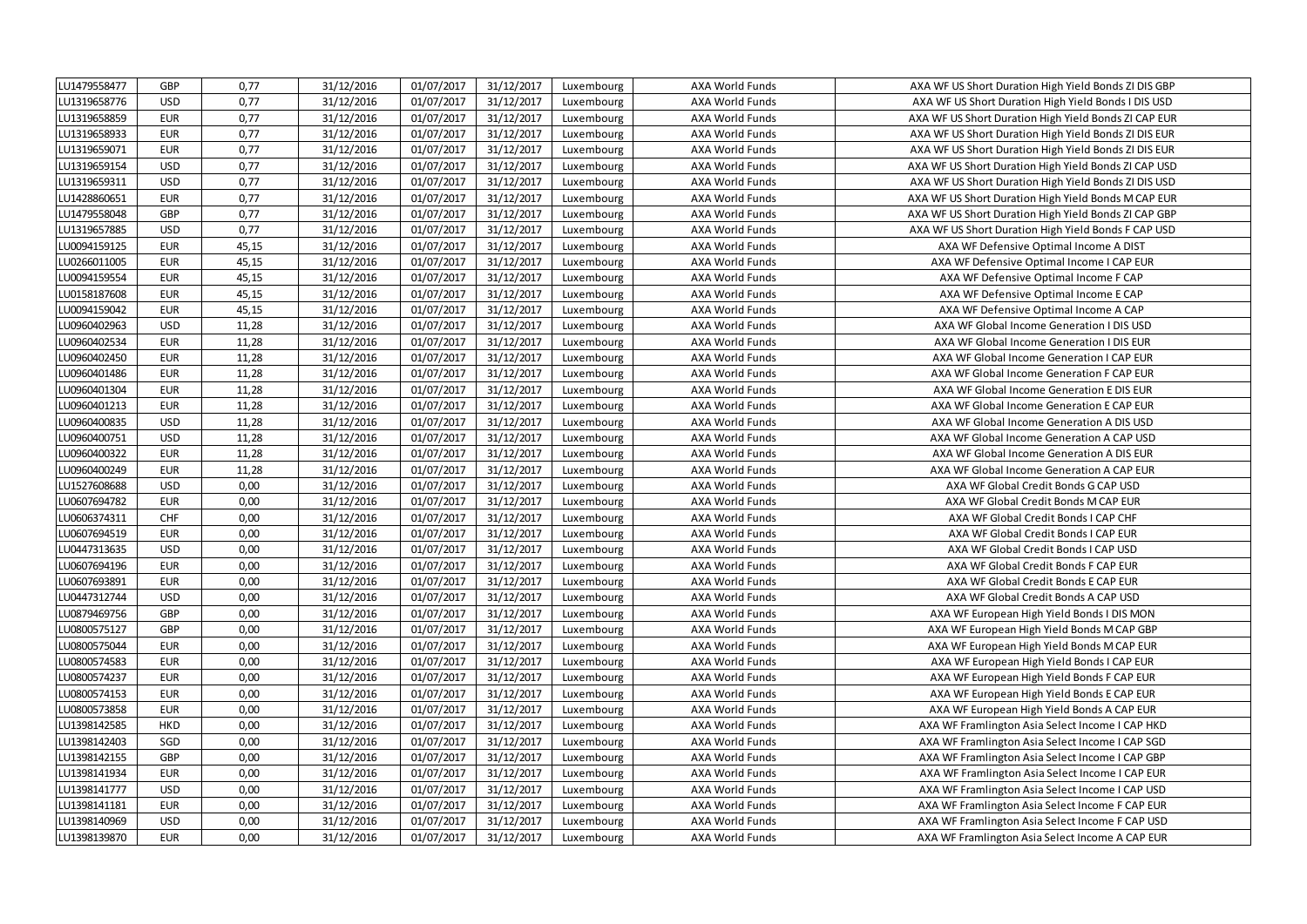| LU1398139441 | <b>USD</b> | 0,00 | 31/12/2016 | 01/07/2017 | 31/12/2017 | Luxembourg | AXA World Funds        | AXA WF Framlington Asia Select Income A CAP USD   |
|--------------|------------|------|------------|------------|------------|------------|------------------------|---------------------------------------------------|
| LU1398149671 | <b>USD</b> | 9,01 | 31/12/2016 | 01/07/2017 | 31/12/2017 | Luxembourg | <b>AXA World Funds</b> | AXA WF Asian High Yield Bonds M CAP USD           |
| LU1398138476 | <b>HKD</b> | 9,01 | 31/12/2016 | 01/07/2017 | 31/12/2017 | Luxembourg | AXA World Funds        | AXA WF Asian High Yield Bonds I CAP HKD           |
| LU1398138120 | SGD        | 9,01 | 31/12/2016 | 01/07/2017 | 31/12/2017 | Luxembourg | AXA World Funds        | AXA WF Asian High Yield Bonds I CAP SGD           |
| LU1398137742 | GBP        | 9,01 | 31/12/2016 | 01/07/2017 | 31/12/2017 | Luxembourg | AXA World Funds        | AXA WF Asian High Yield Bonds I CAP GBP           |
| LU1398137585 | <b>EUR</b> | 9,01 | 31/12/2016 | 01/07/2017 | 31/12/2017 | Luxembourg | AXA World Funds        | AXA WF Asian High Yield Bonds I CAP EUR           |
| LU1398137312 | <b>USD</b> | 9,01 | 31/12/2016 | 01/07/2017 | 31/12/2017 | Luxembourg | AXA World Funds        | AXA WF Asian High Yield Bonds I CAP USD           |
| LU1398137072 | GBP        | 9,01 | 31/12/2016 | 01/07/2017 | 31/12/2017 | Luxembourg | AXA World Funds        | AXA WF Asian High Yield Bonds F CAP GBP           |
| LU1398136777 | <b>EUR</b> | 9,01 | 31/12/2016 | 01/07/2017 | 31/12/2017 | Luxembourg | AXA World Funds        | AXA WF Asian High Yield Bonds F CAP EUR           |
| LU1398136694 | <b>USD</b> | 9,01 | 31/12/2016 | 01/07/2017 | 31/12/2017 | Luxembourg | AXA World Funds        | AXA WF Asian High Yield Bonds F CAP USD           |
| LU1398135613 | <b>EUR</b> | 9,01 | 31/12/2016 | 01/07/2017 | 31/12/2017 | Luxembourg | AXA World Funds        | AXA WF Asian High Yield Bonds A CAP EUR           |
| LU1398135530 | <b>USD</b> | 9,01 | 31/12/2016 | 01/07/2017 | 31/12/2017 | Luxembourg | AXA World Funds        | AXA WF Asian High Yield Bonds A DIS USD           |
| LU1399283420 | <b>USD</b> | 9,01 | 31/12/2016 | 01/07/2017 | 31/12/2017 | Luxembourg | AXA World Funds        | AXA WF Asian High Yield Bonds A CAP USD           |
| LU1536921650 | <b>EUR</b> | 0,00 | 31/12/2016 | 01/07/2017 | 31/12/2017 | Luxembourg | AXA World Funds        | AXA WF Framlington Robotech A CAP EUR             |
| LU1529785534 | <b>USD</b> | 0,00 | 31/12/2016 | 01/07/2017 | 31/12/2017 | Luxembourg | AXA World Funds        | AXA WF Framlington Robotech G CAP USD             |
| LU1529784560 | CHF        | 0,00 | 31/12/2016 | 01/07/2017 | 31/12/2017 | Luxembourg | AXA World Funds        | AXA WF Framlington Robotech I CAP CHF             |
| LU1529782192 | GBP        | 0,00 | 31/12/2016 | 01/07/2017 | 31/12/2017 | Luxembourg | <b>AXA World Funds</b> | AXA WF Framlington Robotech I CAP GBP             |
| LU1529781624 | <b>EUR</b> | 0,00 | 31/12/2016 | 01/07/2017 | 31/12/2017 | Luxembourg | AXA World Funds        | AXA WF Framlington Robotech I CAP EUR             |
| LU1529781541 | <b>USD</b> | 0,00 | 31/12/2016 | 01/07/2017 | 31/12/2017 | Luxembourg | AXA World Funds        | AXA WF Framlington Robotech I CAP USD             |
| LU1529781384 | GBP        | 0,00 | 31/12/2016 | 01/07/2017 | 31/12/2017 | Luxembourg | AXA World Funds        | AXA WF Framlington Robotech F DIS GBP             |
| LU1529781202 | GBP        | 0,00 | 31/12/2016 | 01/07/2017 | 31/12/2017 | Luxembourg | AXA World Funds        | AXA WF Framlington Robotech F CAP GBP             |
| LU1529781111 | <b>EUR</b> | 0,00 | 31/12/2016 | 01/07/2017 | 31/12/2017 | Luxembourg | AXA World Funds        | AXA WF Framlington Robotech F DIS EUR             |
| LU1529781038 | <b>EUR</b> | 0,00 | 31/12/2016 | 01/07/2017 | 31/12/2017 | Luxembourg | AXA World Funds        | AXA WF Framlington Robotech F CAP EUR             |
| LU1529780907 | <b>USD</b> | 0,00 | 31/12/2016 | 01/07/2017 | 31/12/2017 | Luxembourg | AXA World Funds        | AXA WF Framlington Robotech F CAP USD             |
| LU1529780659 | <b>EUR</b> | 0,00 | 31/12/2016 | 01/07/2017 | 31/12/2017 | Luxembourg | AXA World Funds        | AXA WF Framlington Robotech E CAP EUR             |
| LU1529780493 | <b>EUR</b> | 0,00 | 31/12/2016 | 01/07/2017 | 31/12/2017 | Luxembourg | AXA World Funds        | AXA WF Framlington Robotech A DIS EUR             |
| LU1529780063 | <b>USD</b> | 0,00 | 31/12/2016 | 01/07/2017 | 31/12/2017 | Luxembourg | AXA World Funds        | AXA WF Framlington Robotech A CAP USD             |
| LU1479557826 | <b>EUR</b> | 0,00 | 31/12/2016 | 01/07/2017 | 31/12/2017 | Luxembourg | AXA World Funds        | AXA WF US Corporate Bonds M CAP EUR               |
| LU1319665128 | <b>USD</b> | 0,00 | 31/12/2016 | 01/07/2017 | 31/12/2017 | Luxembourg | AXA World Funds        | AXA WF US Corporate Bonds I CAP USD               |
| LU1319664741 | <b>EUR</b> | 0,00 | 31/12/2016 | 01/07/2017 | 31/12/2017 | Luxembourg | AXA World Funds        | AXA WF US Corporate Bonds I CAP EUR               |
| LU1319664238 | <b>USD</b> | 0,00 | 31/12/2016 | 01/07/2017 | 31/12/2017 | Luxembourg | AXA World Funds        | AXA WF US Corporate Bonds F CAP USD               |
| LU1319664154 | <b>EUR</b> | 0,00 | 31/12/2016 | 01/07/2017 | 31/12/2017 | Luxembourg | AXA World Funds        | AXA WF US Corporate Bonds F CAP EUR               |
| LU1319663693 | <b>EUR</b> | 0,00 | 31/12/2016 | 01/07/2017 | 31/12/2017 | Luxembourg | AXA World Funds        | AXA WF US Corporate Bonds E CAP EUR               |
| LU1319663180 | <b>USD</b> | 0,00 | 31/12/2016 | 01/07/2017 | 31/12/2017 | Luxembourg | AXA World Funds        | AXA WF US Corporate Bonds A CAP USD               |
| LU1319663008 | <b>EUR</b> | 0,00 | 31/12/2016 | 01/07/2017 | 31/12/2017 | Luxembourg | AXA World Funds        | AXA WF US Corporate Bonds A CAP EUR               |
| LU1488430155 | <b>EUR</b> | 0,00 | 31/12/2016 | 01/07/2017 | 31/12/2017 | Luxembourg | AXA World Funds        | AXA IM DC Colombus Strategic Investment A DIS EUR |
| LU1395482646 | <b>USD</b> | 0,00 | 31/12/2016 | 01/07/2017 | 31/12/2017 | Luxembourg | AXA World Funds        | AXA WF Framlington Europe Flexible I CAP USD      |
| LU1395482562 | <b>USD</b> | 0,00 | 31/12/2016 | 01/07/2017 | 31/12/2017 | Luxembourg | AXA World Funds        | AXA WF Framlington Europe Flexible I CAP USD      |
| LU1395482307 | <b>EUR</b> | 0,00 | 31/12/2016 | 01/07/2017 | 31/12/2017 | Luxembourg | AXA World Funds        | AXA WF Framlington Europe Flexible I CAP EUR      |
| LU1395481754 | <b>USD</b> | 0,00 | 31/12/2016 | 01/07/2017 | 31/12/2017 | Luxembourg | AXA World Funds        | AXA WF Framlington Europe Flexible F CAP USD      |
| LU1395481671 | <b>USD</b> | 0,00 | 31/12/2016 | 01/07/2017 | 31/12/2017 | Luxembourg | AXA World Funds        | AXA WF Framlington Europe Flexible F CAP USD      |
| LU1395481325 | <b>EUR</b> | 0,00 | 31/12/2016 | 01/07/2017 | 31/12/2017 | Luxembourg | AXA World Funds        | AXA WF Framlington Europe Flexible F CAP EUR      |
| LU1395481242 | <b>EUR</b> | 0,00 | 31/12/2016 | 01/07/2017 | 31/12/2017 | Luxembourg | AXA World Funds        | AXA WF Framlington Europe Flexible E CAP EUR      |
| LU1395480947 | <b>USD</b> | 0,00 | 31/12/2016 | 01/07/2017 | 31/12/2017 | Luxembourg | AXA World Funds        | AXA WF Framlington Europe Flexible A CAP USD      |
| LU1395480780 | <b>USD</b> | 0,00 | 31/12/2016 | 01/07/2017 | 31/12/2017 | Luxembourg | AXA World Funds        | AXA WF Framlington Europe Flexible A CAP USD      |
| LU1395480608 | <b>EUR</b> | 0,00 | 31/12/2016 | 01/07/2017 | 31/12/2017 | Luxembourg | AXA World Funds        | AXA WF Framlington Europe Flexible A DIS EUR      |
| LU1395480517 | <b>EUR</b> | 0,00 | 31/12/2016 | 01/07/2017 | 31/12/2017 | Luxembourg | AXA World Funds        | AXA WF Framlington Europe Flexible A CAP EUR      |
| LU1398138633 | <b>EUR</b> | 0,00 | 31/12/2016 | 01/07/2017 | 31/12/2017 | Luxembourg | AXA World Funds        | AXA WF Global Smartbeta Equity Esg I CAP EUR      |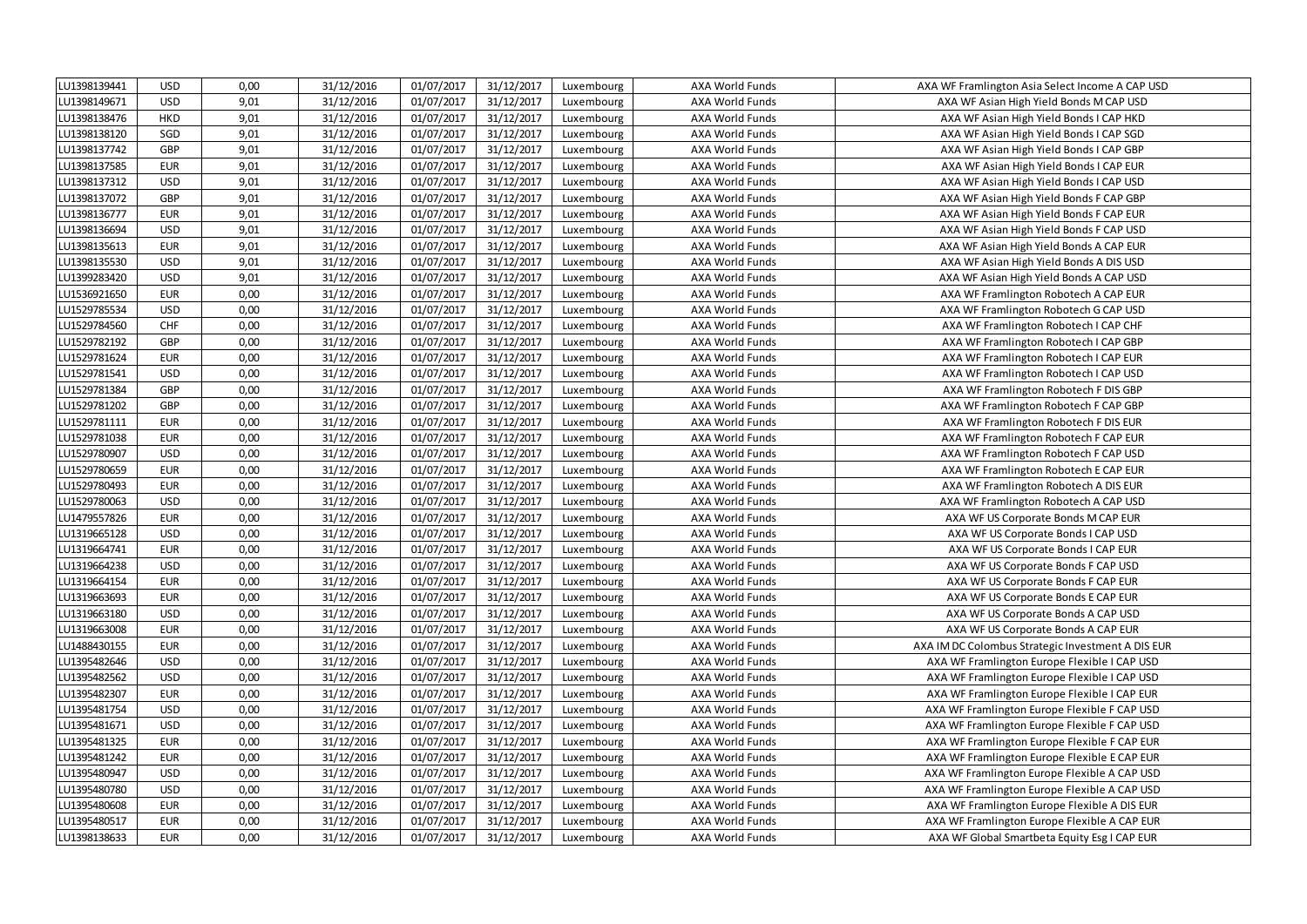| LU1398138559 | <b>USD</b> | 0,00 | 31/12/2016 | 01/07/2017 | 31/12/2017 | Luxembourg | AXA World Funds        | AXA WF Global Smartbeta Equity Esg I CAP USD   |
|--------------|------------|------|------------|------------|------------|------------|------------------------|------------------------------------------------|
| LU0503939760 | <b>USD</b> | 0,00 | 31/12/2016 | 01/07/2017 | 31/12/2017 | Luxembourg | AXA World Funds        | AXA WF Framlington Global M CAP USD            |
| LU0503939687 | GBP        | 0,00 | 31/12/2016 | 01/07/2017 | 31/12/2017 | Luxembourg | AXA World Funds        | AXA WF Framlington Global I DIS GBP            |
| LU0503939505 | <b>EUR</b> | 0,00 | 31/12/2016 | 01/07/2017 | 31/12/2017 | Luxembourg | AXA World Funds        | AXA WF Framlington Global I DIS EUR            |
| LU0503939414 | <b>USD</b> | 0,00 | 31/12/2016 | 01/07/2017 | 31/12/2017 | Luxembourg | AXA World Funds        | AXA WF Framlington Global I CAP USD            |
| LU0503939257 | <b>EUR</b> | 0,00 | 31/12/2016 | 01/07/2017 | 31/12/2017 | Luxembourg | AXA World Funds        | AXA WF Framlington Global I CAP EUR            |
| LU0503939174 | <b>USD</b> | 0,00 | 31/12/2016 | 01/07/2017 | 31/12/2017 | Luxembourg | AXA World Funds        | AXA WF Framlington Global F CAP USD            |
| LU0503938952 | <b>EUR</b> | 0,00 | 31/12/2016 | 01/07/2017 | 31/12/2017 | Luxembourg | AXA World Funds        | AXA WF Framlington Global F CAP EUR            |
| LU0503938879 | <b>EUR</b> | 0,00 | 31/12/2016 | 01/07/2017 | 31/12/2017 | Luxembourg | <b>AXA World Funds</b> | AXA WF Framlington Global E CAP EUR            |
| LU0503938796 | <b>USD</b> | 0,00 | 31/12/2016 | 01/07/2017 | 31/12/2017 | Luxembourg | AXA World Funds        | AXA WF Framlington Global A CAP USD            |
| LU0503938366 | <b>EUR</b> | 0,00 | 31/12/2016 | 01/07/2017 | 31/12/2017 | Luxembourg | AXA World Funds        | AXA WF Framlington Global A CAP EUR            |
| LU0545090226 | <b>EUR</b> | 0,00 | 31/12/2016 | 01/07/2017 | 31/12/2017 | Luxembourg | AXA World Funds        | AXA WF Framlington Eurozone RI M CAP EUR       |
| LU0545090143 | <b>EUR</b> | 0,00 | 31/12/2016 | 01/07/2017 | 31/12/2017 | Luxembourg | AXA World Funds        | AXA WF Framlington Eurozone RI F CAP EUR       |
| LU0545089723 | <b>EUR</b> | 0,00 | 31/12/2016 | 01/07/2017 | 31/12/2017 | Luxembourg | AXA World Funds        | AXA WF Framlington Eurozone RI A CAP EUR       |
| LU0125743046 | <b>EUR</b> | 0,00 | 31/12/2016 | 01/07/2017 | 31/12/2017 | Luxembourg | AXA World Funds        | AXA WF Framlington Europe Small Cap F DIST EUR |
| LU0964943947 | <b>EUR</b> | 0,00 | 31/12/2016 | 01/07/2017 | 31/12/2017 | Luxembourg | <b>AXA World Funds</b> | AXA WF Framlington Europe Small Cap M DIS EUR  |
| LU0125731546 | <b>EUR</b> | 0,00 | 31/12/2016 | 01/07/2017 | 31/12/2017 | Luxembourg | AXA World Funds        | AXA WF Framlington Europe Small Cap A DIST EUR |
| LU0184630084 | <b>EUR</b> | 0,00 | 31/12/2016 | 01/07/2017 | 31/12/2017 | Luxembourg | AXA World Funds        | AXA WF Framlington Europe Small Cap M CAP EUR  |
| LU0184624863 | <b>EUR</b> | 0,00 | 31/12/2016 | 01/07/2017 | 31/12/2017 | Luxembourg | AXA World Funds        | AXA WF Framlington Europe Small Cap I CAP EUR  |
| LU0125743475 | <b>EUR</b> | 0,00 | 31/12/2016 | 01/07/2017 | 31/12/2017 | Luxembourg | AXA World Funds        | AXA WF Framlington Europe Small Cap F CAP EUR  |
| LU0189846958 | <b>EUR</b> | 0,00 | 31/12/2016 | 01/07/2017 | 31/12/2017 | Luxembourg | AXA World Funds        | AXA WF Framlington Europe Small Cap E CAP EUR  |
| LU0125741180 | <b>EUR</b> | 0,00 | 31/12/2016 | 01/07/2017 | 31/12/2017 | Luxembourg | AXA World Funds        | AXA WF Framlington Europe Small Cap A CAP EUR  |
| LU0361790313 | GBP        | 0,00 | 31/12/2016 | 01/07/2017 | 31/12/2017 | Luxembourg | AXA World Funds        | AXA WF Framlington American Growth A CAP GBP   |
| LU1016633379 | <b>EUR</b> | 0,00 | 31/12/2016 | 01/07/2017 | 31/12/2017 | Luxembourg | AXA World Funds        | AXA WF Framlington American Growth M CAP EUR   |
| LU0879469913 | <b>EUR</b> | 0,00 | 31/12/2016 | 01/07/2017 | 31/12/2017 | Luxembourg | AXA World Funds        | AXA WF Framlington American Growth E CAP EUR   |
| LU0879469830 | <b>EUR</b> | 0,00 | 31/12/2016 | 01/07/2017 | 31/12/2017 | Luxembourg | AXA World Funds        | AXA WF Framlington American Growth A CAP EUR   |
| LU0645142299 | <b>EUR</b> | 0,00 | 31/12/2016 | 01/07/2017 | 31/12/2017 | Luxembourg | AXA World Funds        | AXA WF Framlington American Growth I CAP EUR   |
| LU0361794653 | <b>EUR</b> | 0,00 | 31/12/2016 | 01/07/2017 | 31/12/2017 | Luxembourg | AXA World Funds        | AXA WF Framlington American Growth F CAP EUR   |
| LU0361797839 | <b>USD</b> | 0,00 | 31/12/2016 | 01/07/2017 | 31/12/2017 | Luxembourg | AXA World Funds        | AXA WF Framlington American Growth F CAP USD   |
| LU0361792525 | <b>EUR</b> | 0,00 | 31/12/2016 | 01/07/2017 | 31/12/2017 | Luxembourg | AXA World Funds        | AXA WF Framlington American Growth E CAP EUR   |
| LU0814372032 | <b>USD</b> | 0,00 | 31/12/2016 | 01/07/2017 | 31/12/2017 | Luxembourg | AXA World Funds        | AXA WF Framlington American Growth I CAP USD   |
| LU0361788507 | <b>EUR</b> | 0,00 | 31/12/2016 | 01/07/2017 | 31/12/2017 | Luxembourg | AXA World Funds        | AXA WF Framlington American Growth A CAP EUR   |
| LU0361791394 | <b>USD</b> | 0,00 | 31/12/2016 | 01/07/2017 | 31/12/2017 | Luxembourg | AXA World Funds        | AXA WF Framlington American Growth A CAP USD   |
| LU0212993595 | <b>EUR</b> | 0,00 | 31/12/2016 | 01/07/2017 | 31/12/2017 | Luxembourg | <b>AXA World Funds</b> | AXA WF Framlington Europe Microcap F CAP EUR   |
| LU0212992860 | <b>EUR</b> | 0,00 | 31/12/2016 | 01/07/2017 | 31/12/2017 | Luxembourg | AXA World Funds        | AXA WF Framlington Europe Microcap A CAP EUR   |
| LU0087656772 | <b>EUR</b> | 0,00 | 31/12/2016 | 01/07/2017 | 31/12/2017 | Luxembourg | AXA World Funds        | AXA WF Framlington Italy F DIST EUR            |
| LU0087656426 | <b>EUR</b> | 0,00 | 31/12/2016 | 01/07/2017 | 31/12/2017 | Luxembourg | AXA World Funds        | AXA WF Framlington Italy A DIST EUR            |
| LU0184631306 | <b>EUR</b> | 0,00 | 31/12/2016 | 01/07/2017 | 31/12/2017 | Luxembourg | AXA World Funds        | AXA WF Framlington Italy M CAP EUR             |
| LU0297965641 | <b>EUR</b> | 0,00 | 31/12/2016 | 01/07/2017 | 31/12/2017 | Luxembourg | AXA World Funds        | AXA WF Framlington Italy I CAP EUR             |
| LU0087656855 | <b>EUR</b> | 0,00 | 31/12/2016 | 01/07/2017 | 31/12/2017 | Luxembourg | AXA World Funds        | AXA WF Framlington Italy F CAP EUR             |
| LU0189847337 | <b>EUR</b> | 0,00 | 31/12/2016 | 01/07/2017 | 31/12/2017 | Luxembourg | AXA World Funds        | AXA WF Framlington Italy E CAP EUR             |
| LU0087656699 | <b>EUR</b> | 0,00 | 31/12/2016 | 01/07/2017 | 31/12/2017 | Luxembourg | AXA World Funds        | AXA WF Framlington Italy A CAP EUR             |
| LU0087657234 | CHF        | 0,00 | 31/12/2016 | 01/07/2017 | 31/12/2017 | Luxembourg | <b>AXA World Funds</b> | AXA WF Framlington Switzerland F DIST CHF      |
| LU0184627965 | <b>EUR</b> | 0,00 | 31/12/2016 | 01/07/2017 | 31/12/2017 | Luxembourg | AXA World Funds        | AXA WF Framlington Switzerland A DIST EUR      |
| LU0087657077 | CHF        | 0,00 | 31/12/2016 | 01/07/2017 | 31/12/2017 | Luxembourg | AXA World Funds        | AXA WF Framlington Switzerland A DIST CHF      |
| LU0087657408 | CHF        | 0,00 | 31/12/2016 | 01/07/2017 | 31/12/2017 | Luxembourg | AXA World Funds        | AXA WF Framlington Switzerland F CAP CHF       |
| LU0184627536 | <b>EUR</b> | 0,00 | 31/12/2016 | 01/07/2017 | 31/12/2017 | Luxembourg | AXA World Funds        | AXA WF Framlington Switzerland A CAP EUR       |
| LU0087657150 | CHF        | 0,00 | 31/12/2016 | 01/07/2017 | 31/12/2017 | Luxembourg | AXA World Funds        | AXA WF Framlington Switzerland A CAP CHF       |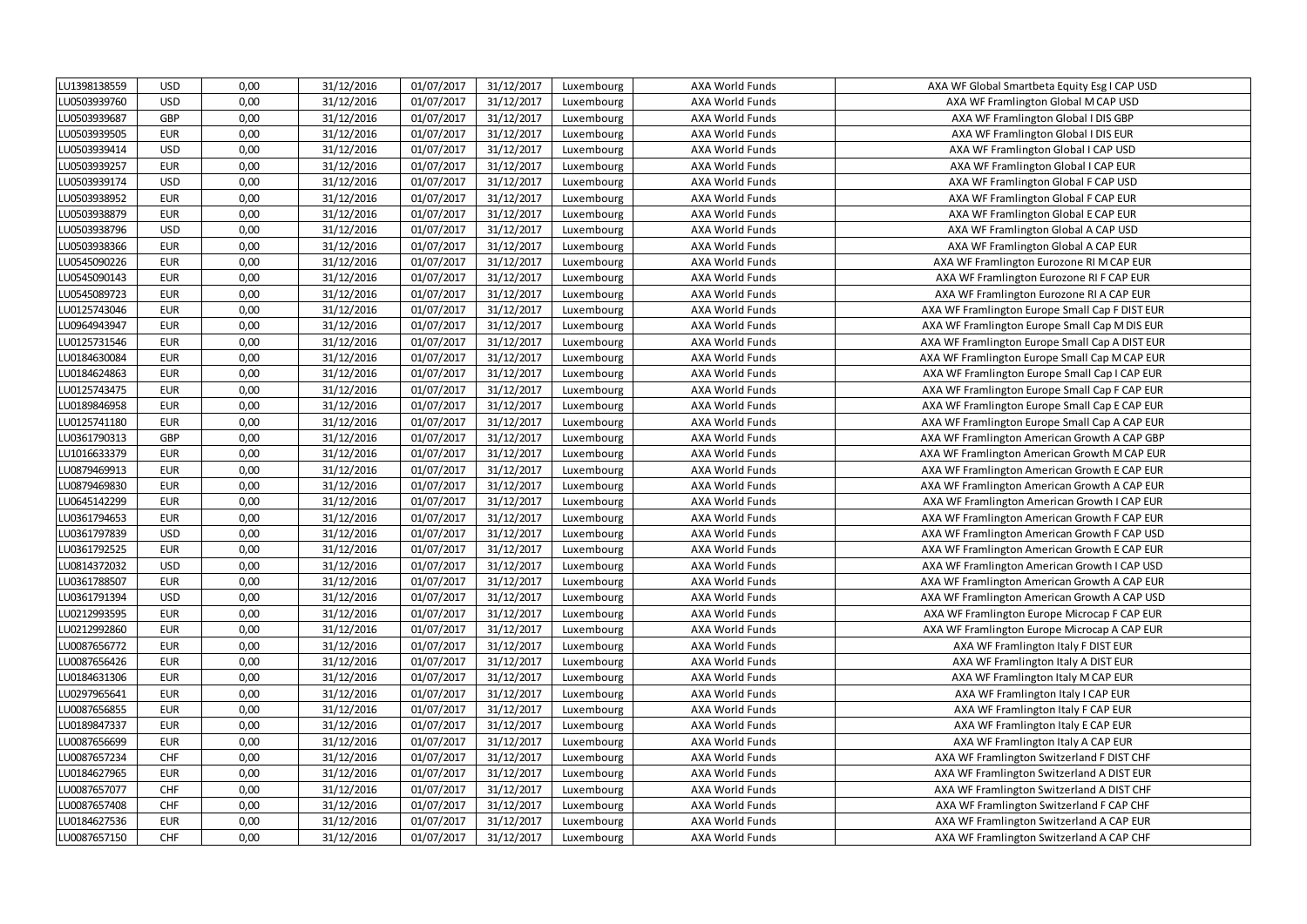| LU1215836237 | <b>EUR</b> | 0,00 | 31/12/2016 | 01/07/2017 | 31/12/2017 | Luxembourg | AXA World Funds        | AXA WF Framlington Human Capital A DIS EUR                  |
|--------------|------------|------|------------|------------|------------|------------|------------------------|-------------------------------------------------------------|
| LU0372523448 | <b>EUR</b> | 0,00 | 31/12/2016 | 01/07/2017 | 31/12/2017 | Luxembourg | AXA World Funds        | AXA WF Framlington Human Capital I DIS EUR                  |
| LU0316219251 | <b>EUR</b> | 0,00 | 31/12/2016 | 01/07/2017 | 31/12/2017 | Luxembourg | AXA World Funds        | AXA WF Framlington Human Capital I CAP EUR                  |
| LU0316219095 | <b>EUR</b> | 0,00 | 31/12/2016 | 01/07/2017 | 31/12/2017 | Luxembourg | AXA World Funds        | AXA WF Framlington Human Capital F CAP EUR                  |
| LU0316218873 | <b>EUR</b> | 0,00 | 31/12/2016 | 01/07/2017 | 31/12/2017 | Luxembourg | AXA World Funds        | AXA WF Framlington Human Capital E CAP EUR                  |
| LU0994439361 | CHF        | 0,00 | 31/12/2016 | 01/07/2017 | 31/12/2017 | Luxembourg | AXA World Funds        | AXA WF Framlington Human Capital A CAP CHF                  |
| LU0316218527 | <b>EUR</b> | 0,00 | 31/12/2016 | 01/07/2017 | 31/12/2017 | Luxembourg | AXA World Funds        | AXA WF Framlington Human Capital A CAP EUR                  |
| LU1016633452 | <b>EUR</b> | 0,00 | 31/12/2016 | 01/07/2017 | 31/12/2017 | Luxembourg | AXA World Funds        | AXA WF Framlington Health M CAP EUR                         |
| LU0266013712 | <b>EUR</b> | 0,00 | 31/12/2016 | 01/07/2017 | 31/12/2017 | Luxembourg | AXA World Funds        | AXA WF Framlington Health F CAP EUR                         |
| LU0266013803 | <b>USD</b> | 0,00 | 31/12/2016 | 01/07/2017 | 31/12/2017 | Luxembourg | AXA World Funds        | AXA WF Framlington Health F CAP USD                         |
| LU0266013639 | <b>EUR</b> | 0,00 | 31/12/2016 | 01/07/2017 | 31/12/2017 | Luxembourg | AXA World Funds        | AXA WF Framlington Health E CAP EUR                         |
| LU0964943350 | SGD        | 0,00 | 31/12/2016 | 01/07/2017 | 31/12/2017 | Luxembourg | AXA World Funds        | AXA WF Framlington Health A CAP SGD                         |
| LU0266013126 | <b>EUR</b> | 0,00 | 31/12/2016 | 01/07/2017 | 31/12/2017 | Luxembourg | AXA World Funds        | AXA WF Framlington Health A CAP EUR                         |
| LU0266013472 | <b>USD</b> | 0,00 | 31/12/2016 | 01/07/2017 | 31/12/2017 | Luxembourg | AXA World Funds        | AXA WF Framlington Health A CAP USD                         |
| LU0645146100 | <b>EUR</b> | 0,00 | 31/12/2016 | 01/07/2017 | 31/12/2017 | Luxembourg | AXA World Funds        | AXA WF Global Equity Income E CAP EUR                       |
| LU0645145805 | <b>EUR</b> | 0,00 | 31/12/2016 | 01/07/2017 | 31/12/2017 | Luxembourg | AXA World Funds        | AXA WF Global Equity Income A DIS QUAR                      |
| LU0645146878 | <b>EUR</b> | 0,00 | 31/12/2016 | 01/07/2017 | 31/12/2017 | Luxembourg | AXA World Funds        | AXA WF Global Equity Income I CAP EUR                       |
| LU0645146795 | <b>USD</b> | 0,00 | 31/12/2016 | 01/07/2017 | 31/12/2017 | Luxembourg | AXA World Funds        | AXA WF Global Equity Income I CAP USD                       |
| LU0645146282 | <b>USD</b> | 0,00 | 31/12/2016 | 01/07/2017 | 31/12/2017 | Luxembourg | AXA World Funds        | AXA WF Global Equity Income F CAP USD                       |
| LU0645146365 | <b>EUR</b> | 0,00 | 31/12/2016 | 01/07/2017 | 31/12/2017 | Luxembourg | AXA World Funds        | AXA WF Global Equity Income F CAP EUR                       |
| LU0645145631 | <b>EUR</b> | 0,00 | 31/12/2016 | 01/07/2017 | 31/12/2017 | Luxembourg | AXA World Funds        | AXA WF Global Equity Income A CAP EUR                       |
| LU0645145474 | <b>USD</b> | 0,00 | 31/12/2016 | 01/07/2017 | 31/12/2017 | Luxembourg | AXA World Funds        | AXA WF Global Equity Income A CAP USD                       |
| LU0645145557 | <b>EUR</b> | 0,00 | 31/12/2016 | 01/07/2017 | 31/12/2017 | Luxembourg | AXA World Funds        | AXA WF Global Equity Income A CAP EUR                       |
| LU0299943075 | <b>USD</b> | 0,00 | 31/12/2016 | 01/07/2017 | 31/12/2017 | Luxembourg | AXA World Funds        | AXA WF Framlington Talents Global S CAP USD                 |
| LU0965102097 | <b>EUR</b> | 0,00 | 31/12/2016 | 01/07/2017 | 31/12/2017 | Luxembourg | AXA World Funds        | AXA WF Framlington Talents Global M CAP EUR                 |
| LU0266005379 | <b>USD</b> | 0,00 | 31/12/2016 | 01/07/2017 | 31/12/2017 | Luxembourg | AXA World Funds        | AXA WF Framlington Talents Global F CAP USD                 |
| LU0189847923 | <b>EUR</b> | 0,00 | 31/12/2016 | 01/07/2017 | 31/12/2017 | Luxembourg | <b>AXA World Funds</b> | AXA WF Framlington Talents Global F CAP EUR                 |
| LU0189847766 | <b>EUR</b> | 0,00 | 31/12/2016 | 01/07/2017 | 31/12/2017 | Luxembourg | AXA World Funds        | AXA WF Framlington Talents Global E CAP EUR                 |
| LU0266005023 | <b>USD</b> | 0,00 | 31/12/2016 | 01/07/2017 | 31/12/2017 | Luxembourg | AXA World Funds        | AXA WF Framlington Talents Global A CAP USD                 |
| LU0189847683 | <b>EUR</b> | 0,00 | 31/12/2016 | 01/07/2017 | 31/12/2017 | Luxembourg | AXA World Funds        | AXA WF Framlington Talents Global A CAP EUR                 |
| LU0271205980 | <b>EUR</b> | 0,00 | 31/12/2016 | 01/07/2017 | 31/12/2017 | Luxembourg | AXA World Funds        | AXA WF US Libor Plus I DIS EUR                              |
| LU0271206285 | <b>EUR</b> | 0,00 | 31/12/2016 | 01/07/2017 | 31/12/2017 | Luxembourg | AXA World Funds        | AXA WF US Libor Plus F DIS EUR                              |
| LU0271205808 | <b>USD</b> | 0,00 | 31/12/2016 | 01/07/2017 | 31/12/2017 | Luxembourg | AXA World Funds        | AXA WF US Libor Plus I DIS USD                              |
| LU0271206012 | <b>USD</b> | 0,00 | 31/12/2016 | 01/07/2017 | 31/12/2017 | Luxembourg | AXA World Funds        | AXA WF US Libor Plus F DIS USD                              |
| LU0297964164 | <b>EUR</b> | 0,00 | 31/12/2016 | 01/07/2017 | 31/12/2017 | Luxembourg | <b>AXA World Funds</b> | AXA WF Framlington Hybrid Resources I CAP EUR               |
| LU0297963604 | <b>USD</b> | 0,00 | 31/12/2016 | 01/07/2017 | 31/12/2017 | Luxembourg | AXA World Funds        | AXA WF Framlington Hybrid Resources I CAP USD               |
| LU0293680665 | <b>EUR</b> | 0,00 | 31/12/2016 | 01/07/2017 | 31/12/2017 | Luxembourg | AXA World Funds        | AXA WF Framlington Hybrid Resources F CAP EUR               |
| LU0293680749 | <b>USD</b> | 0,00 | 31/12/2016 | 01/07/2017 | 31/12/2017 | Luxembourg | AXA World Funds        | AXA WF Framlington Hybrid Resources F CAP USD               |
| LU0293680582 | <b>EUR</b> | 0,00 | 31/12/2016 | 01/07/2017 | 31/12/2017 | Luxembourg | AXA World Funds        | AXA WF Framlington Hybrid Resources E CAP EUR               |
| LU1016633536 | <b>EUR</b> | 0,00 | 31/12/2016 | 01/07/2017 | 31/12/2017 | Luxembourg | AXA World Funds        | AXA WF Framlington Hybrid Resources M CAP EUR               |
| LU0293680319 | <b>EUR</b> | 0,00 | 31/12/2016 | 01/07/2017 | 31/12/2017 | Luxembourg | AXA World Funds        | AXA WF Framlington Hybrid Resources A CAP EUR               |
| LU1390071071 | <b>USD</b> | 0,00 | 31/12/2016 | 01/07/2017 | 31/12/2017 | Luxembourg | AXA World Funds        | AXA WF Framlington Europe Real Estate Securities I CAP USD  |
| LU1105447079 | <b>HKD</b> | 0,00 | 31/12/2016 | 01/07/2017 | 31/12/2017 | Luxembourg | AXA World Funds        | AXA WF Framlington Europe Real Estate Securities A DIS HKD  |
| LU0216737576 | <b>EUR</b> | 0,00 | 31/12/2016 | 01/07/2017 | 31/12/2017 | Luxembourg | AXA World Funds        | AXA WF Framlington Europe Real Estate Securities F DIST EUR |
| LU1105446931 | <b>USD</b> | 0,00 | 31/12/2016 | 01/07/2017 | 31/12/2017 | Luxembourg | AXA World Funds        | AXA WF Framlington Europe Real Estate Securities A DIS USD  |
| LU0216734805 | <b>EUR</b> | 0,00 | 31/12/2016 | 01/07/2017 | 31/12/2017 | Luxembourg | AXA World Funds        | AXA WF Framlington Europe Real Estate Securities A DIST EUR |
| LU0227125514 | <b>EUR</b> | 0,00 | 31/12/2016 | 01/07/2017 | 31/12/2017 | Luxembourg | AXA World Funds        | AXA WF Framlington Europe Real Estate Securities I CAP EUR  |
| LU1042831013 | <b>USD</b> | 0,00 | 31/12/2016 | 01/07/2017 | 31/12/2017 | Luxembourg | AXA World Funds        | AXA WF Framlington Europe Real Estate Securities F CAP USD  |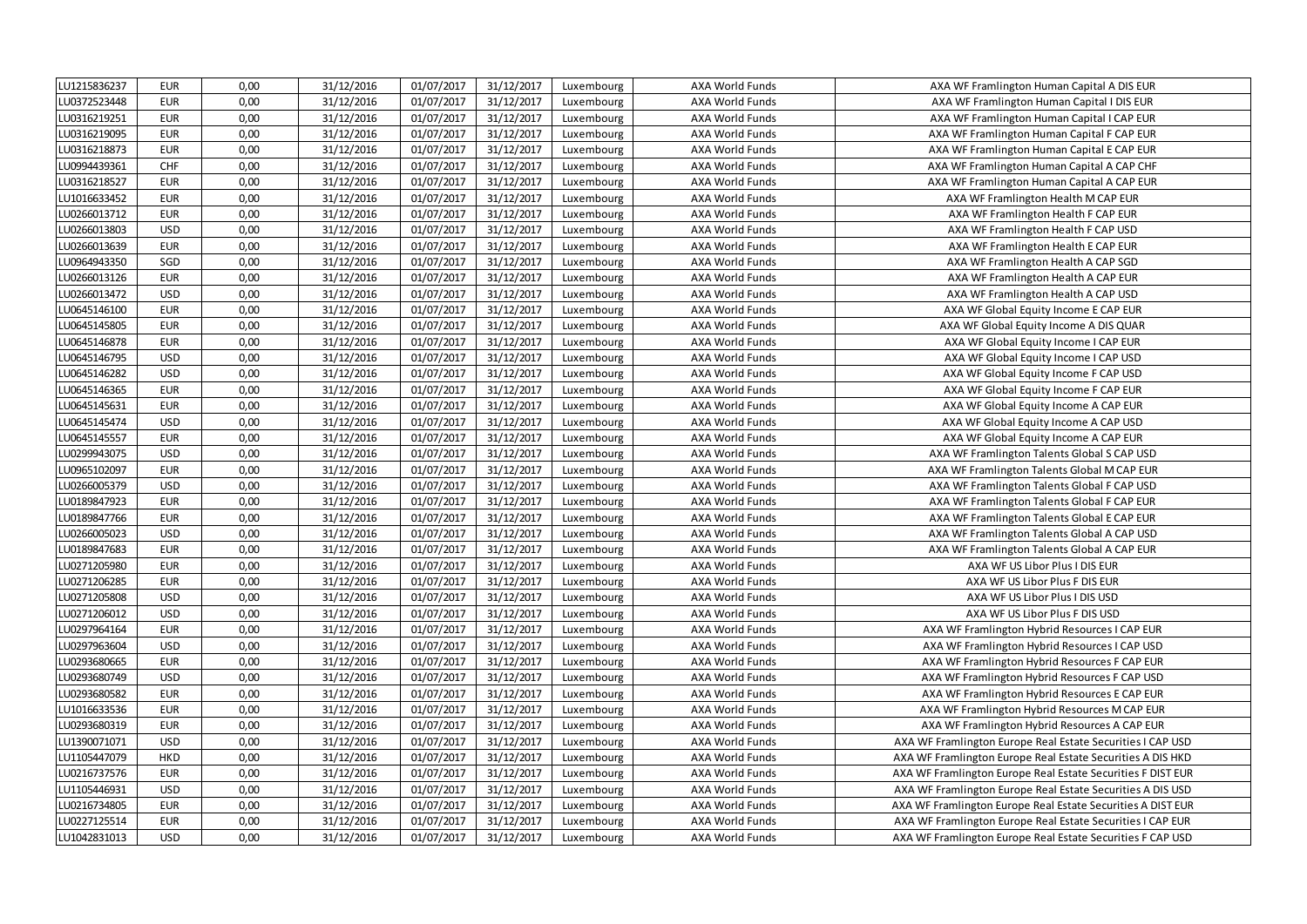| LU0216737063 | <b>EUR</b> | 0,00 | 31/12/2016 | 01/07/2017 | 31/12/2017 | Luxembourg | AXA World Funds        | AXA WF Framlington Europe Real Estate Securities F CAP EUR |
|--------------|------------|------|------------|------------|------------|------------|------------------------|------------------------------------------------------------|
| LU1042830981 | <b>USD</b> | 0,00 | 31/12/2016 | 01/07/2017 | 31/12/2017 | Luxembourg | AXA World Funds        | AXA WF Framlington Europe Real Estate Securities A CAP USD |
| LU0216736503 | <b>EUR</b> | 0,00 | 31/12/2016 | 01/07/2017 | 31/12/2017 | Luxembourg | AXA World Funds        | AXA WF Framlington Europe Real Estate Securities E CAP EUR |
| LU0451400328 | <b>EUR</b> | 0,00 | 31/12/2016 | 01/07/2017 | 31/12/2017 | Luxembourg | AXA World Funds        | AXA WF Framlington Europe Real Estate Securities I CAP EUR |
| LU0216734045 | <b>EUR</b> | 0,00 | 31/12/2016 | 01/07/2017 | 31/12/2017 | Luxembourg | AXA World Funds        | AXA WF Framlington Europe Real Estate Securities A CAP EUR |
| LU0868491605 | <b>USD</b> | 0,00 | 31/12/2016 | 01/07/2017 | 31/12/2017 | Luxembourg | AXA World Funds        | AXA WF Framlington Global Small Cap M CAP USD              |
| LU0868491431 | GBP        | 0,00 | 31/12/2016 | 01/07/2017 | 31/12/2017 | Luxembourg | AXA World Funds        | AXA WF Framlington Global Small Cap I CAP GBP              |
| LU0868491357 | <b>EUR</b> | 0,00 | 31/12/2016 | 01/07/2017 | 31/12/2017 | Luxembourg | <b>AXA World Funds</b> | AXA WF Framlington Global Small Cap I CAP EUR              |
| LU0868753491 | <b>USD</b> | 0,00 | 31/12/2016 | 01/07/2017 | 31/12/2017 | Luxembourg | <b>AXA World Funds</b> | AXA WF Framlington Global Small Cap I CAP USD              |
| LU0868491191 | <b>EUR</b> | 0,00 | 31/12/2016 | 01/07/2017 | 31/12/2017 | Luxembourg | AXA World Funds        | AXA WF Framlington Global Small Cap F CAP EUR              |
| LU0868490979 | <b>EUR</b> | 0,00 | 31/12/2016 | 01/07/2017 | 31/12/2017 | Luxembourg | AXA World Funds        | AXA WF Framlington Global Small Cap F CAP EUR              |
| LU0868491274 | <b>USD</b> | 0,00 | 31/12/2016 | 01/07/2017 | 31/12/2017 | Luxembourg | AXA World Funds        | AXA WF Framlington Global Small Cap F CAP USD              |
| LU0868490540 | <b>EUR</b> | 0,00 | 31/12/2016 | 01/07/2017 | 31/12/2017 | Luxembourg | AXA World Funds        | AXA WF Framlington Global Small Cap E CAP EUR              |
| LU0868490466 | <b>EUR</b> | 0,00 | 31/12/2016 | 01/07/2017 | 31/12/2017 | Luxembourg | AXA World Funds        | AXA WF Framlington Global Small Cap A CAP EUR              |
| LU0868490383 | <b>EUR</b> | 0,00 | 31/12/2016 | 01/07/2017 | 31/12/2017 | Luxembourg | AXA World Funds        | AXA WF Framlington Global Small Cap A CAP EUR              |
| LU0868490201 | <b>USD</b> | 0,00 | 31/12/2016 | 01/07/2017 | 31/12/2017 | Luxembourg | AXA World Funds        | AXA WF Framlington Global Small Cap A CAP USD              |
| LU1527609819 | <b>EUR</b> | 0,00 | 31/12/2016 | 01/07/2017 | 31/12/2017 | Luxembourg | AXA World Funds        | AXA WF Global SmartBeta Equity F CAP EUR                   |
| LU0943666155 | <b>USD</b> | 0,00 | 31/12/2016 | 01/07/2017 | 31/12/2017 | Luxembourg | AXA World Funds        | AXA WF Global SmartBeta Equity M CAP USD                   |
| LU0943665934 | CHF        | 0,00 | 31/12/2016 | 01/07/2017 | 31/12/2017 | Luxembourg | <b>AXA World Funds</b> | AXA WF Global SmartBeta Equity I CAP CHF                   |
| LU0943665850 | GBP        | 0,00 | 31/12/2016 | 01/07/2017 | 31/12/2017 | Luxembourg | AXA World Funds        | AXA WF Global SmartBeta Equity I CAP GBP                   |
| LU0943665777 | GBP        | 0,00 | 31/12/2016 | 01/07/2017 | 31/12/2017 | Luxembourg | AXA World Funds        | AXA WF Global SmartBeta Equity I DIS GBP                   |
| LU0943665694 | GBP        | 0,00 | 31/12/2016 | 01/07/2017 | 31/12/2017 | Luxembourg | AXA World Funds        | AXA WF Global SmartBeta Equity I CAP GBP                   |
| LU0943665421 | <b>EUR</b> | 0,00 | 31/12/2016 | 01/07/2017 | 31/12/2017 | Luxembourg | AXA World Funds        | AXA WF Global SmartBeta Equity I CAP EUR                   |
| LU0943665348 | <b>EUR</b> | 0,00 | 31/12/2016 | 01/07/2017 | 31/12/2017 | Luxembourg | AXA World Funds        | AXA WF Global SmartBeta Equity I CAP EUR                   |
| LU0943665264 | <b>USD</b> | 0,00 | 31/12/2016 | 01/07/2017 | 31/12/2017 | Luxembourg | AXA World Funds        | AXA WF Global SmartBeta Equity I CAP USD                   |
| LU0389657510 | <b>EUR</b> | 0,00 | 31/12/2016 | 01/07/2017 | 31/12/2017 | Luxembourg | <b>AXA World Funds</b> | AXA WF Framlington Eurozone I DIS EUR                      |
| LU0389657270 | <b>EUR</b> | 0,00 | 31/12/2016 | 01/07/2017 | 31/12/2017 | Luxembourg | AXA World Funds        | AXA WF Framlington Eurozone F DIS EUR                      |
| LU0753923209 | <b>EUR</b> | 0,00 | 31/12/2016 | 01/07/2017 | 31/12/2017 | Luxembourg | AXA World Funds        | AXA WF Framlington Eurozone A DIS EUR                      |
| LU0389657601 | <b>EUR</b> | 0,00 | 31/12/2016 | 01/07/2017 | 31/12/2017 | Luxembourg | AXA World Funds        | AXA WF Framlington Eurozone M CAP EUR                      |
| LU0389657353 | <b>EUR</b> | 0,00 | 31/12/2016 | 01/07/2017 | 31/12/2017 | Luxembourg | AXA World Funds        | AXA WF Framlington Eurozone I CAP EUR                      |
| LU0389657197 | <b>EUR</b> | 0,00 | 31/12/2016 | 01/07/2017 | 31/12/2017 | Luxembourg | AXA World Funds        | AXA WF Framlington Eurozone F CAP EUR                      |
| LU0389656975 | <b>EUR</b> | 0,00 | 31/12/2016 | 01/07/2017 | 31/12/2017 | Luxembourg | AXA World Funds        | AXA WF Framlington Eurozone E CAP EUR                      |
| LU0684982449 | <b>EUR</b> | 0,00 | 31/12/2016 | 01/07/2017 | 31/12/2017 | Luxembourg | AXA World Funds        | AXA WF Framlington Eurozone I SOLEX EU                     |
| LU0389656892 | <b>EUR</b> | 0,00 | 31/12/2016 | 01/07/2017 | 31/12/2017 | Luxembourg | <b>AXA World Funds</b> | AXA WF Framlington Eurozone A CAP EUR                      |
| LU0389656462 | <b>EUR</b> | 0,00 | 31/12/2016 | 01/07/2017 | 31/12/2017 | Luxembourg | <b>AXA World Funds</b> | AXA WF Framlington Europe I DIS EUR                        |
| LU0389656629 | <b>EUR</b> | 0,00 | 31/12/2016 | 01/07/2017 | 31/12/2017 | Luxembourg | AXA World Funds        | AXA WF Framlington Europe M CAP EUR                        |
| LU0389656389 | <b>EUR</b> | 0.00 | 31/12/2016 | 01/07/2017 | 31/12/2017 | Luxembourg | AXA World Funds        | AXA WF Framlington Europe I CAP EUR                        |
| LU1002646096 | <b>EUR</b> | 0,00 | 31/12/2016 | 01/07/2017 | 31/12/2017 | Luxembourg | AXA World Funds        | AXA WF Framlington Europe A DIS EUR                        |
| LU0389656116 | <b>EUR</b> | 0,00 | 31/12/2016 | 01/07/2017 | 31/12/2017 | Luxembourg | AXA World Funds        | AXA WF Framlington Europe F CAP EUR                        |
| LU0389656033 | <b>EUR</b> | 0,00 | 31/12/2016 | 01/07/2017 | 31/12/2017 | Luxembourg | AXA World Funds        | AXA WF Framlington Europe E CAP EUR                        |
| LU0879469673 | <b>EUR</b> | 0,00 | 31/12/2016 | 01/07/2017 | 31/12/2017 | Luxembourg | AXA World Funds        | AXA WF Framlington Europe M DIS EUR                        |
| LU0389655811 | <b>EUR</b> | 0,00 | 31/12/2016 | 01/07/2017 | 31/12/2017 | Luxembourg | <b>AXA World Funds</b> | AXA WF Framlington Europe A CAP EUR                        |
| LU1084960456 | <b>EUR</b> | 0,00 | 31/12/2016 | 01/07/2017 | 31/12/2017 | Luxembourg | <b>AXA World Funds</b> | AXA WF Framlington Global Real Estate Securities A DIS EUR |
| LU1013825242 | <b>GBP</b> | 0,00 | 31/12/2016 | 01/07/2017 | 31/12/2017 | Luxembourg | AXA World Funds        | AXA WF Framlington Global Real Estate Securities I DIS GBP |
| LU0295686348 | <b>EUR</b> | 0,00 | 31/12/2016 | 01/07/2017 | 31/12/2017 | Luxembourg | AXA World Funds        | AXA WF Framlington Global Real Estate Securities M CAP EUR |
| LU1105446345 | <b>USD</b> | 0,00 | 31/12/2016 | 01/07/2017 | 31/12/2017 | Luxembourg | AXA World Funds        | AXA WF Framlington Global Real Estate Securities A DIS USD |
| LU0296618712 | <b>EUR</b> | 0,00 | 31/12/2016 | 01/07/2017 | 31/12/2017 | Luxembourg | <b>AXA World Funds</b> | AXA WF Framlington Global Real Estate Securities I CAP EUR |
| LU0266012664 | <b>USD</b> | 0,00 | 31/12/2016 | 01/07/2017 | 31/12/2017 | Luxembourg | AXA World Funds        | AXA WF Framlington Global Real Estate Securities F CAP USD |